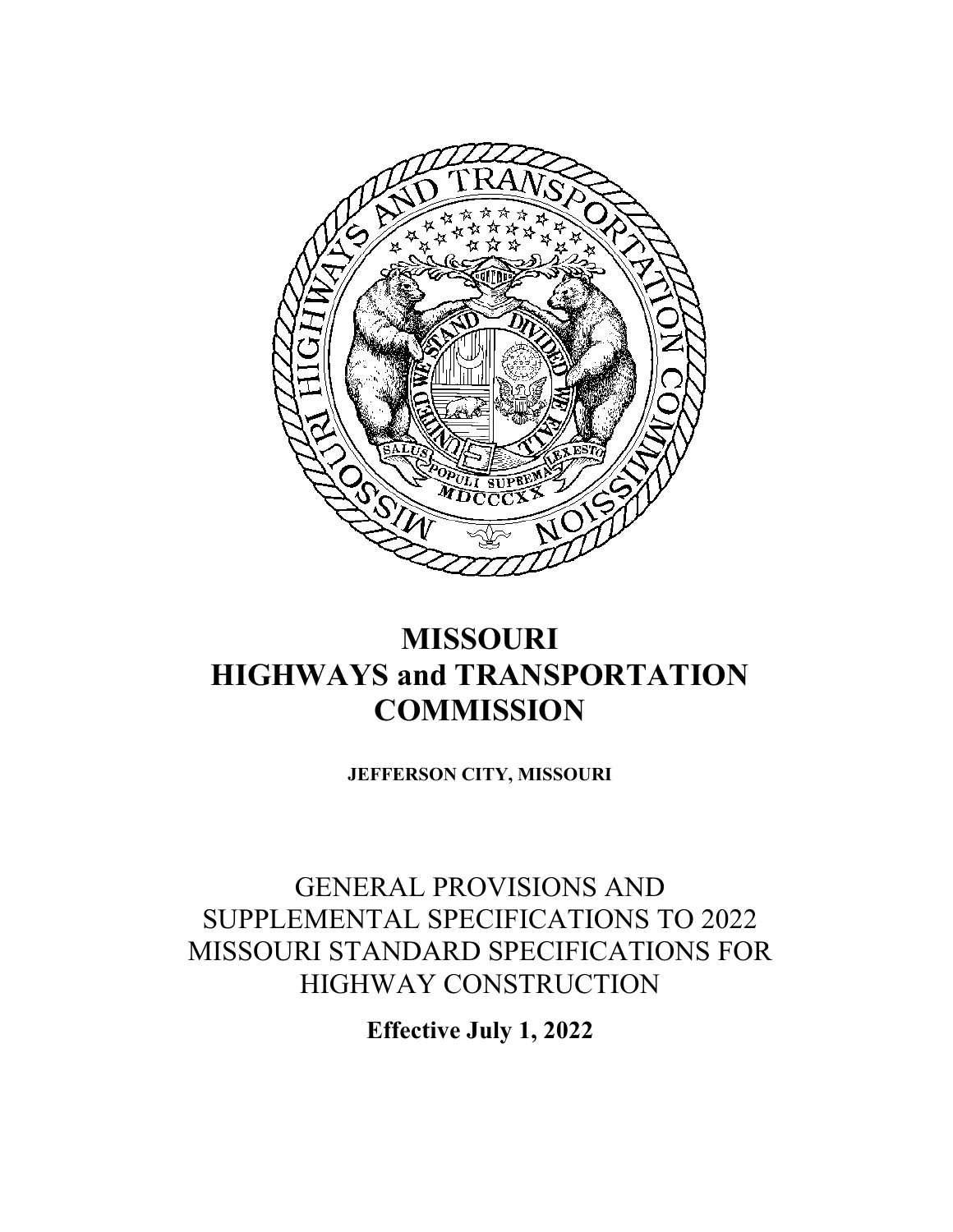## **CONTENTS GENERAL PROVISIONS**

| аос |
|-----|
|-----|

## DIVISION 100

## DIVISION 600

REVISIONS TO 2022 MISSOURI STANDARD SPECIFICATIONS FOR HIGHWAY CONSTRUCTION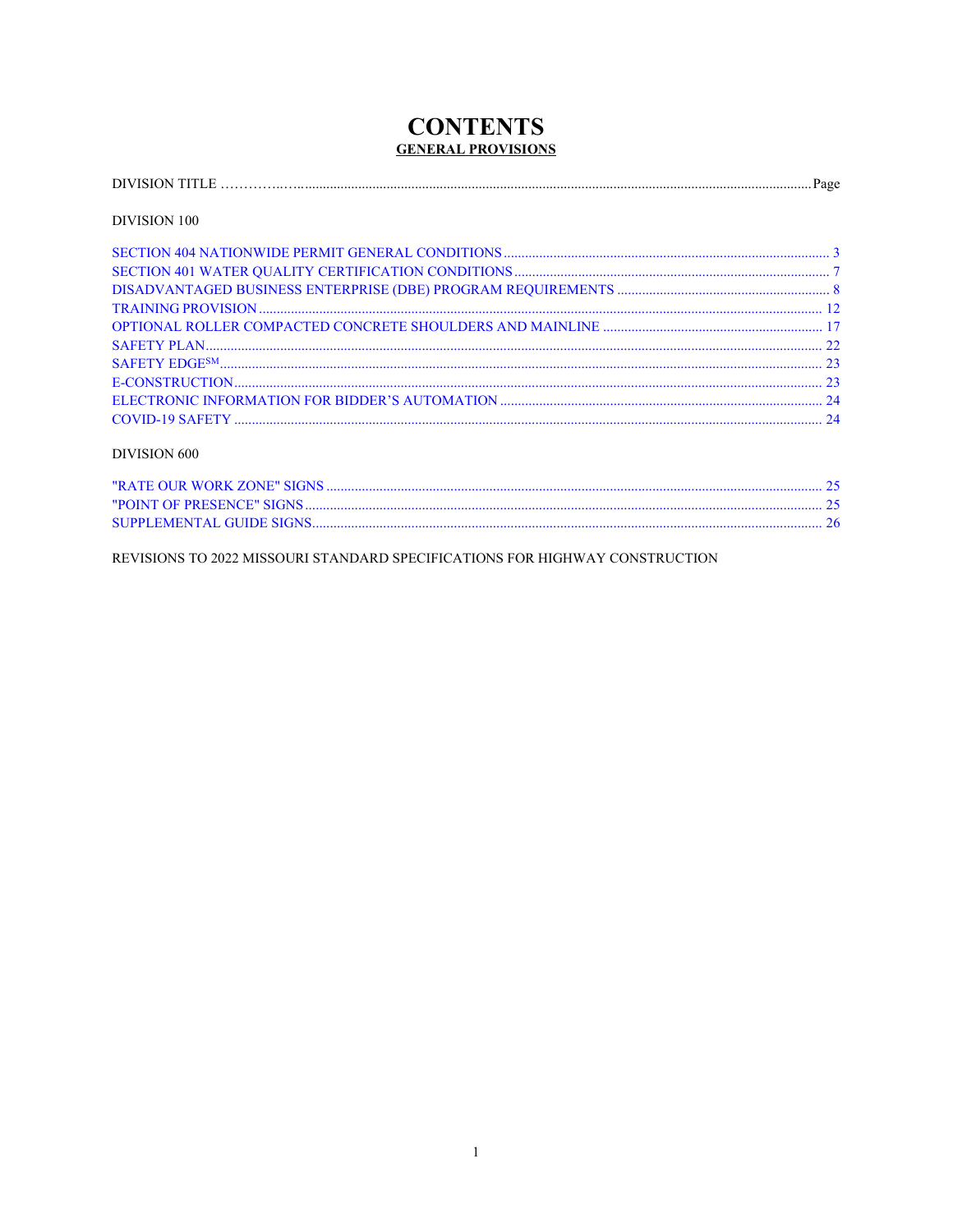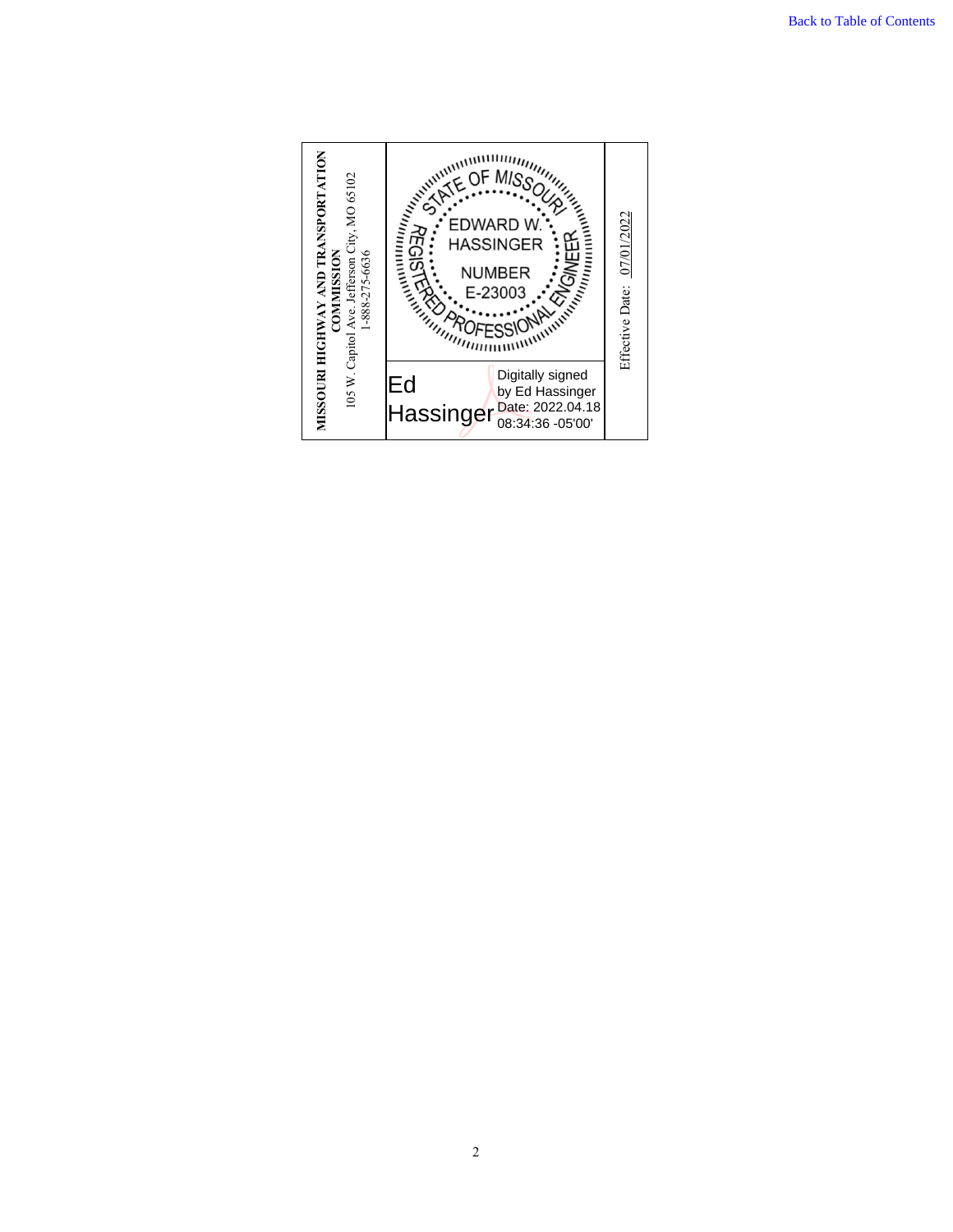#### **GENERAL PROVISIONS**

#### <span id="page-3-0"></span>**SECTION 404 NATIONWIDE PERMIT GENERAL CONDITIONS**

*04/17*

**General Conditions.** The following general conditions shall be followed in order for authorization by a Nationwide Permit (NWP) to be valid. Permit authorization from U.S. Army Corps of Engineers (USACE) may have additional conditions that will be binding to the project. The contractor shall refer to the permit authorization letter included in the contract.

**1.0 Navigation.** No activity shall cause more than a minimal adverse effect on navigation.

2.0 Aquatic Life Movements. No activity shall substantially disrupt the necessary life-cycle movements of those species of aquatic life indigenous to the waterbody, including those species that normally migrate through the area, unless the activity's primary purpose is to impound water. All permanent and temporary crossings of waterbodies shall be suitably culverted, bridged, or otherwise designed and constructed to maintain low flows to sustain the movement of those aquatic species. If a bottomless culvert cannot be used, then the crossing should be designed and constructed to minimize adverse effects to aquatic life movements.

**3.0 Spawning Areas.** Activities in spawning areas during spawning seasons must be avoided to the maximum extent practical. Activities that result in the physical destruction (e.g., through excavation, fill or downstream smothering by substantial turbidity) of an important spawning area are not authorized.

**4.0 Migratory Bird Breeding Areas.** Activities in waters of the United States that serve as breeding areas for migratory birds must be avoided to the maximum extent practicable.

**5.0 Suitable Material.** No activity may use unsuitable material (e.g., trash, debris, car bodies, asphalt, etc.) Material used for construction or discharged must be free from toxic pollutants in toxic amounts (see Section 307 of the Clean Water Act).

**6.0 Water Supply Intakes.** No activity may occur in the proximity of a public water supply intake, except where the activity is for the repair or improvement of public water supply intake structures or adjacent bank stabilization.

**7.0 Adverse Effects from Impoundments.** If the activity creates an impoundment of water, adverse effects to the aquatic system due to accelerating the passage of water, and/or restricting its flow must be minimized to the maximum extent practicable.

**8.0 Management of Water Flows.** To the maximum extent practicable, the pre-construction course, condition, capacity and location of open waters must be maintained for each activity, including stream channelization, storm water management activities, and temporary and permanent road crossings, except as provided below. The activity must be constructed to withstand expected high flows. The activity must not restrict or impede the passage of normal or high flows, unless the primary purpose of the activity is to impound water or manage high flows. The activity may alter the preconstruction course, condition, capacity, and location of open waters if it benefits the aquatic environment (e.g., stream restoration or relocation activities).

**9.0 Fills Within 100-Year Floodplains**. The activity must comply with applicable FEMA-approved state or local floodplain management requirements.

**10.0 Equipment.** Heavy equipment working in wetlands or mudflats must be placed on mats, or other measures shall be taken to minimize soil disturbance.

**11.0 Soil Erosion and Sediment Controls.** Appropriate erosion and sediment controls must be used and maintained in effective operating condition during construction, and all exposed soil and other fills, as well as any work below the ordinary high water mark or high tide line, must be permanently stabilized at the earliest practicable date. Permittees are encouraged to perform work within waters of the US during periods of low-flow or no-flow.

**12.0 Removal of Temporary Fills.** Temporary fills must be completely removed in their entirety and the affected areas returned to the pre-construction elevations. The affected areas must be revegetated, as appropriate.

**13.0 Wild and Scenic Rivers.** No activity may occur in a component of the National Wild and Scenic River System; or in a river officially designated by Congress as a "study river" for possible inclusion in the system while the river is in an official study status, unless the appropriate Federal agency, with direct management responsibility for such river, has determined in writing that the proposed activity will not adversely affect the Wild and Scenic River designation, or study status.

**14.0 Tribal Rights.** No NWP activity may cause more than minimal adverse effects on tribal rights (including treaty rights), protected tribal resources, or tribal lands.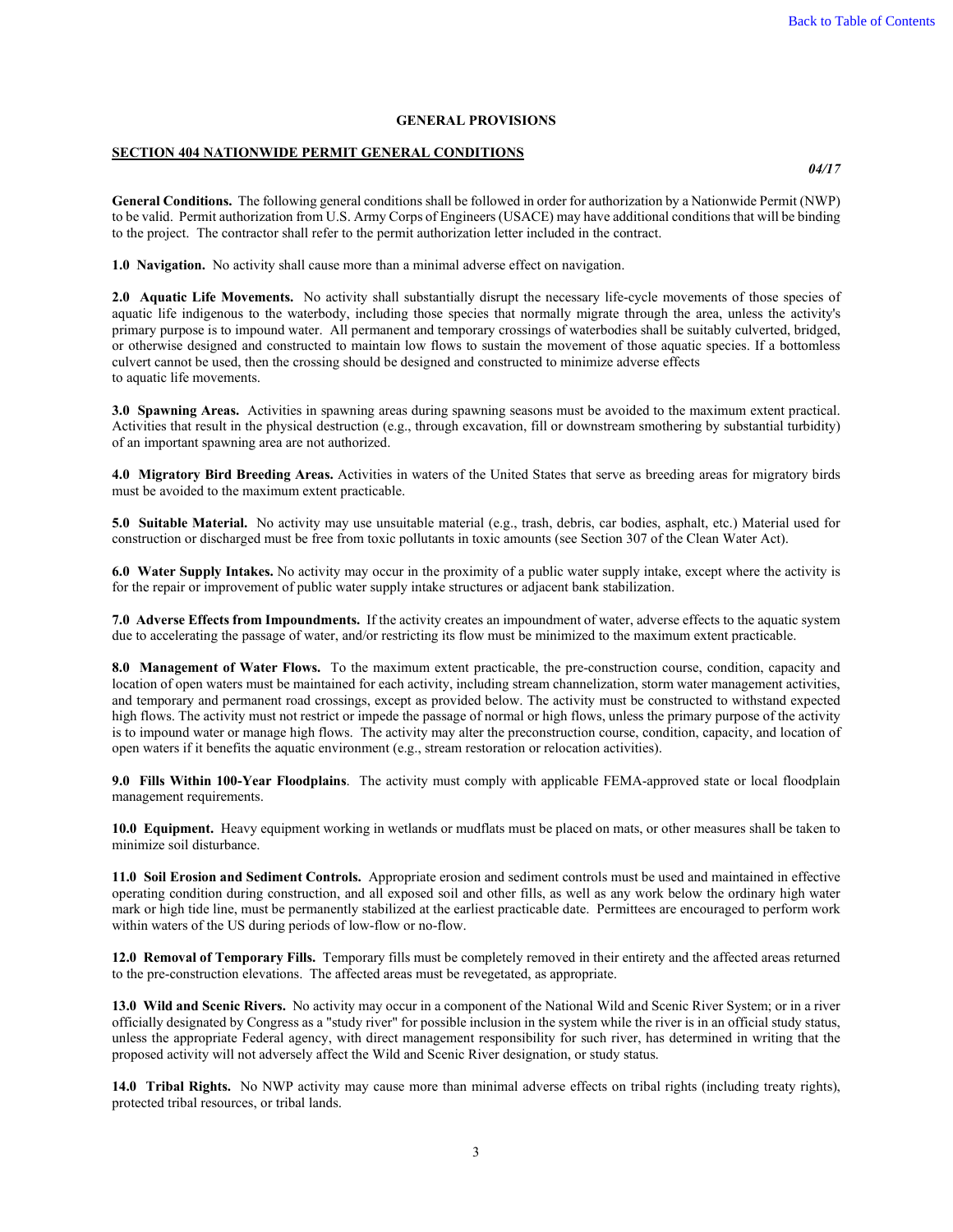**15.0 Endangered Species** No activity is authorized under any NWP which is likely to directly or indirectly jeopardize the continued existence of a threatened or endangered species or a species proposed for such designation, as identified under the Federal Endangered Species Act, or which will directly or indirectly destroy or adversely modify the critical habitat of such species. No activity is authorized under any NWP which ''may affect'' a listed species or critical habitat, unless ESA section 7 consultation addressing the effects of the proposed activity has been completed. Direct effects are the immediate effects on listed species and critical habitat caused by the NWP activity. Indirect effects are those effects on listed species and critical habitat that are caused by the NWP activity and are later in time, but still are reasonably certain to occur. In cases where the non-Federal applicant has identified listed species or critical habitat that might be affected or is in the vicinity of the activity, and has so notified the Corps, the applicant shall not begin work until the Corps has provided notification that the proposed activity will have ''no effect'' on listed species or critical habitat, or until ESA section 7 consultation has been completed.

**16.0 Migratory Birds and Bald and Golden Eagles.** The permittee is responsible for ensuring their action complies with the Migratory Bird Treaty Act and the Bald and Golden Eagle Protection Act. The permittee is responsible for contacting appropriate local office of the U.S. Fish and Wildlife Service to determine applicable measures to reduce impacts to migratory birds or eagles, including whether ''incidental take'' permits are necessary and available under the Migratory Bird Treaty Act or Bald and Golden Eagle Protection Act for a particular activity.

**17.0 Historic Properties.** In cases where the USACE District Engineer determines that the activity may have the potential to cause effects to properties listed, or eligible for listing, in the National Register of Historic Places, the activity is not authorized, until the requirements of Section 106 of the National Historic Preservation Act (NHPA) have been satisfied.

**18.0 Mitigation.** The project must be designed and constructed to avoid and minimize adverse effects, both temporary and permanent, to waters of the U.S. to the maximum extent practicable at the project site (i.e., on site).

**19.0 Regional and Case-by-Case Conditions.** The contractor's activity shall comply with any regional conditions that may have been added to the contract by the USACE Division Engineer, (see 33 CFR 330.4(e)), and with any case-specific conditions added by the Corps or by the state, Indian Tribe, or U.S. EPA in its Section 401 water quality certifications.

**20.0 Activities Affecting Structures or Works Built by the United States.** If an NWP activity also requires permission from the Corps pursuant to 33 U.S.C. 408 because it will alter or temporarily or permanently occupy or use a USACE federally authorized Civil Works project (a ''USACE project''), the prospective permittee must submit a preconstruction notification. See paragraph (b)(10) of general condition 32. An activity that requires Section 408 Permission is not authorized by NWP until the appropriate Corps office issues the section 408 permission to alter, occupy, or use the USACE project, and the USACE District Engineer issues a written NWP verification.

**21.0 Section 404 Conditions.** In addition to the General Conditions, the following conditions will apply only to activities that involve the discharge of dredged or fill material into waters of the US, and shall be followed to maintain compliance with the NWP authorization.

#### **21.1 Section 404 Nationwide Permit No. 3.**

**21.1.1** The repair, rehabilitation, or replacement of any previously authorized, currently serviceable, structure or fill, or of any currently serviceable structure or fill authorized by 33 CFR 330.3, provided that the structure or fill is not to be put to uses differing from those uses specified or contemplated for the fill in the original permit or the most recently authorized modification. Minor deviations in the structure's configuration or filled area, including those due to changes in material, construction techniques, requirements of other regulatory agencies, or current construction codes or safety standards that are necessary to make the repair, rehabilitation, or replacement are authorized. This NWP also authorizes the removal of previously authorized structures or fills. Any stream channel modification is limited to the minimum necessary for the repair, rehabilitation, or replacement of the structure or fill; such modifications, including the removal of material from the stream channel, must be immediately adjacent to the project. This NWP also authorizes the removal of accumulated sediment and debris within, and in the immediate vicinity of, the structure or fill. This NWP also authorizes the repair, rehabilitation, or replacement of those structures or fills destroyed or damaged by storms, floods, fire or other discrete events, provided the repair, rehabilitation, or replacement is commenced, or is under contract to commence, within two years of the date of their destruction or damage. In cases of catastrophic events, such as hurricanes or tornadoes, this two-year limit may be waived by the district engineer, provided the permittee can demonstrate funding, contract, or other similar delays.

**21.1.2** This NWP also authorizes the removal of accumulated sediments and debris outside the immediate vicinity of existing structures (e.g., bridges, culverts road crossings, water intake structures, etc.). The removal of sediment is limited to the minimum necessary to restore the waterway in the vicinity of the structure to the approximate dimensions that existed when the structure was built, but cannot extend farther than 200 feet in any direction from the structure. This 200 foot limit does not apply to maintenance dredging to remove accumulated sediments blocking or restricting outfall and intake structures or to maintenance dredging to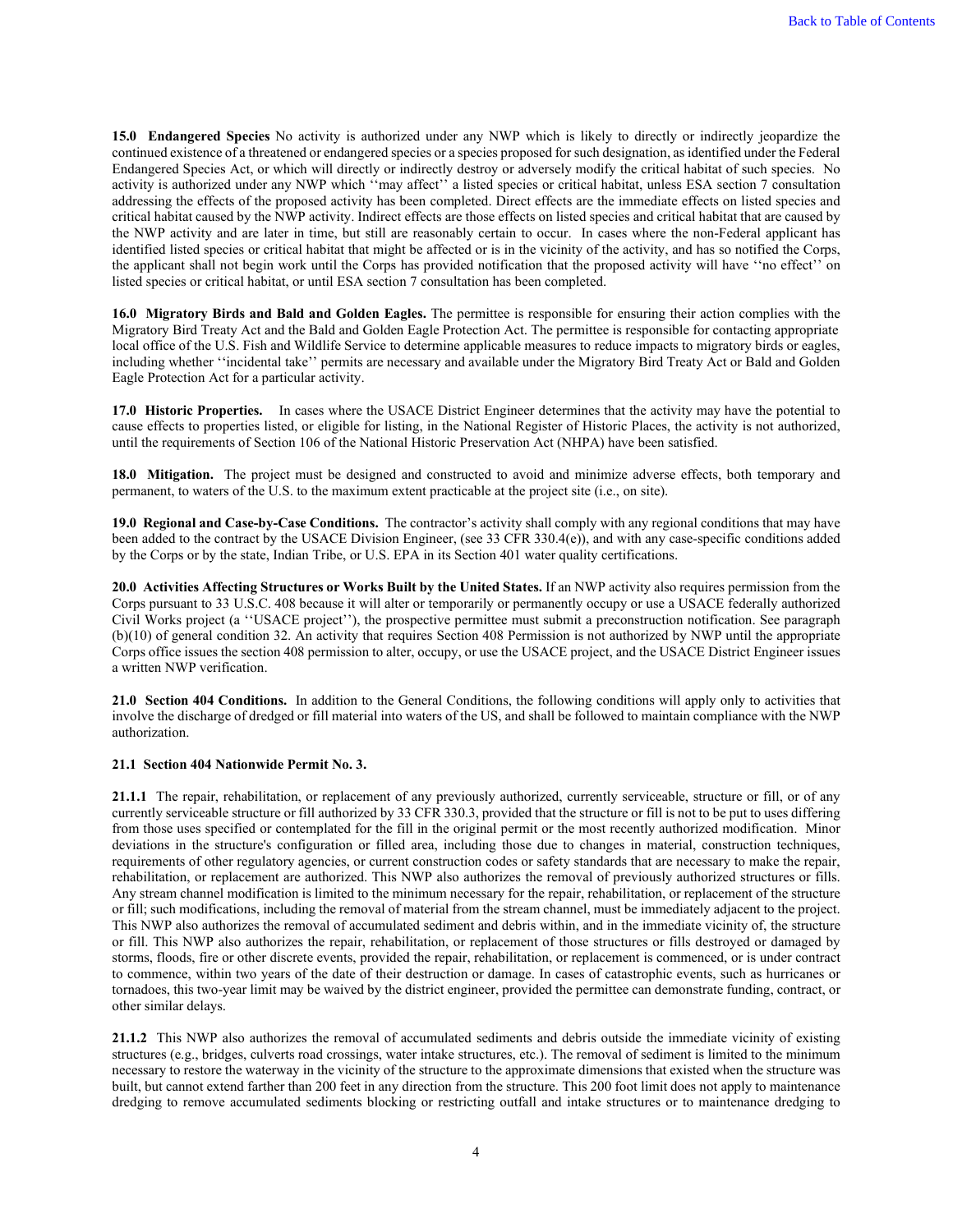remove accumulated sediments from canals associated with outfall and intake structures. All dredged or excavated materials must be deposited and retained in an area that has no waters of the United States unless otherwise specifically approved by the district engineer under separate authorization.

**21.1.3** This NWP also authorizes temporary structures, fills, and work, including the use of temporary mats, necessary to conduct the maintenance activity. Appropriate measures must be taken to maintain normal downstream flows and minimize flooding to the maximum extent practicable, when temporary structures, work, and discharges, including cofferdams, are necessary for construction activities, access fills, or dewatering of construction sites. Temporary fills must consist of materials, and be placed in a manner, that will not be eroded by expected high flows. After conducting the maintenance activity, temporary fills must be removed in their entirety and the affected areas returned to preconstruction elevations. The areas affected by temporary fills must be revegetated, as appropriate.

**21.2 Section 404 Nationwide Permit No. 12.** Activities required for the construction, maintenance and repair of utility lines and associated facilities in waters of the U.S. shall be as follows.

**21.2.1 Utility lines.** This NWP authorizes discharges of dredged or fill material into waters of the United States and structures or work in navigable waters for crossings of those waters associated with the construction, maintenance, or repair of utility lines, including outfall and intake structures. There must be no change in pre-construction contours of waters of the United States. A ''utility line'' is defined as any pipe or pipeline for the transportation of any gaseous, liquid, liquescent, or slurry substance, for any purpose, and any cable, line, or wire for the transmission for any purpose of electrical energy, telephone, and telegraph messages, and internet, radio and television communication. The term ''utility line'' does not include activities that drain a water of the United States, such as drainage tile or french drains, but it does apply to pipes conveying drainage from another area. Material resulting from trench excavation may be temporarily sidecast into waters of the U.S. for no more than three months, provided that the material is not placed in such a manner that it is dispersed by currents or other forces. The USACE District Engineer may extend the period of temporary side casting for no more than a total of 180 days, where appropriate. In wetlands, the top 6 to 12 inches of the trench should normally be backfilled with topsoil from the trench. The trench cannot be constructed or backfilled in such a manner as to drain waters of the U.S. (e.g., backfilling with extensive gravel layers, creating a french drain effect). Any exposed slopes and stream banks shall be stabilized immediately upon completion of the utility line crossing of each waterbody.

**21.2.2 Utility line substations.** This NWP authorizes the construction, maintenance, or expansion of substation facilities associated with a power line or utility line in non-tidal waters of the United States, provided the activity, in combination with all other activities included in one single and complete project, does not result in the loss of greater than 1/2-acre of waters of the United States.

**21.2.3 Foundations for Overhead Utility Line Towers, Poles, and Anchors.** This NWP authorizes the construction or maintenance of foundations for overhead utility line towers, poles, and anchors in all waters of the U.S., provided the foundations are the minimum size necessary and separate footings for each tower leg (rather than a larger single pad) are used where feasible.

**21.2.4 Access Roads.** This NWP authorizes the construction of access roads for the construction and maintenance of utility lines, including overhead power lines and utility line substations, in non-tidal waters of the US, provided the activity, in combination with all other activities included in one single and complete project, does not cause the loss of greater than  $1/2$  acre of non-tidal waters of the U.S. Access roads shall be the minimum width necessary. Access roads must be constructed so that the length of the road minimizes any adverse effects on waters of the US and must be as near as possible to preconstruction contours and elevations (e.g., at grade corduroy roads or geotextile/gravel roads). Access roads constructed above preconstruction contours and elevations in waters of the U.S. must be properly bridged or culverted to maintain surface flows. This NWP authorizes, to the extent that Department of the Army authorization is required, temporary structures, fills, and work necessary for the remediation of inadvertent returns of drilling fluids to waters of the United States through sub-soil fissures or fractures that might occur during horizontal directional drilling activities conducted for the purpose of installing or replacing utility lines. These remediation activities must be done as soon as practicable, to restore the affected waterbody. District engineers may add special conditions to this NWP to require a remediation plan for addressing inadvertent returns of drilling fluids to waters of the United States during horizontal directional drilling activities conducted for the purpose of installing or replacing utility lines. This NWP also authorizes temporary structures, fills, and work, including the use of temporary mats, necessary to conduct the utility line activity. Appropriate measures must be taken to maintain normal downstream flows and minimize flooding to the maximum extent practicable, when temporary structures, work, and discharges, including cofferdams, are necessary for construction activities, access fills, or dewatering of construction sites. Temporary fills must consist of materials, and be placed in a manner, that will not be eroded by expected high flows. After construction, temporary fills must be removed in their entirety and the affected areas returned to preconstruction elevations. The areas affected by temporary fills must be revegetated, as appropriate.

**21.3 Section 404 Nationwide Permit No. 13.** The following bank stabilization activities will be necessary for erosion prevention provided the activity meets all of the following criteria.

**21.3.1** No material is placed in excess of the minimum needed for erosion protection.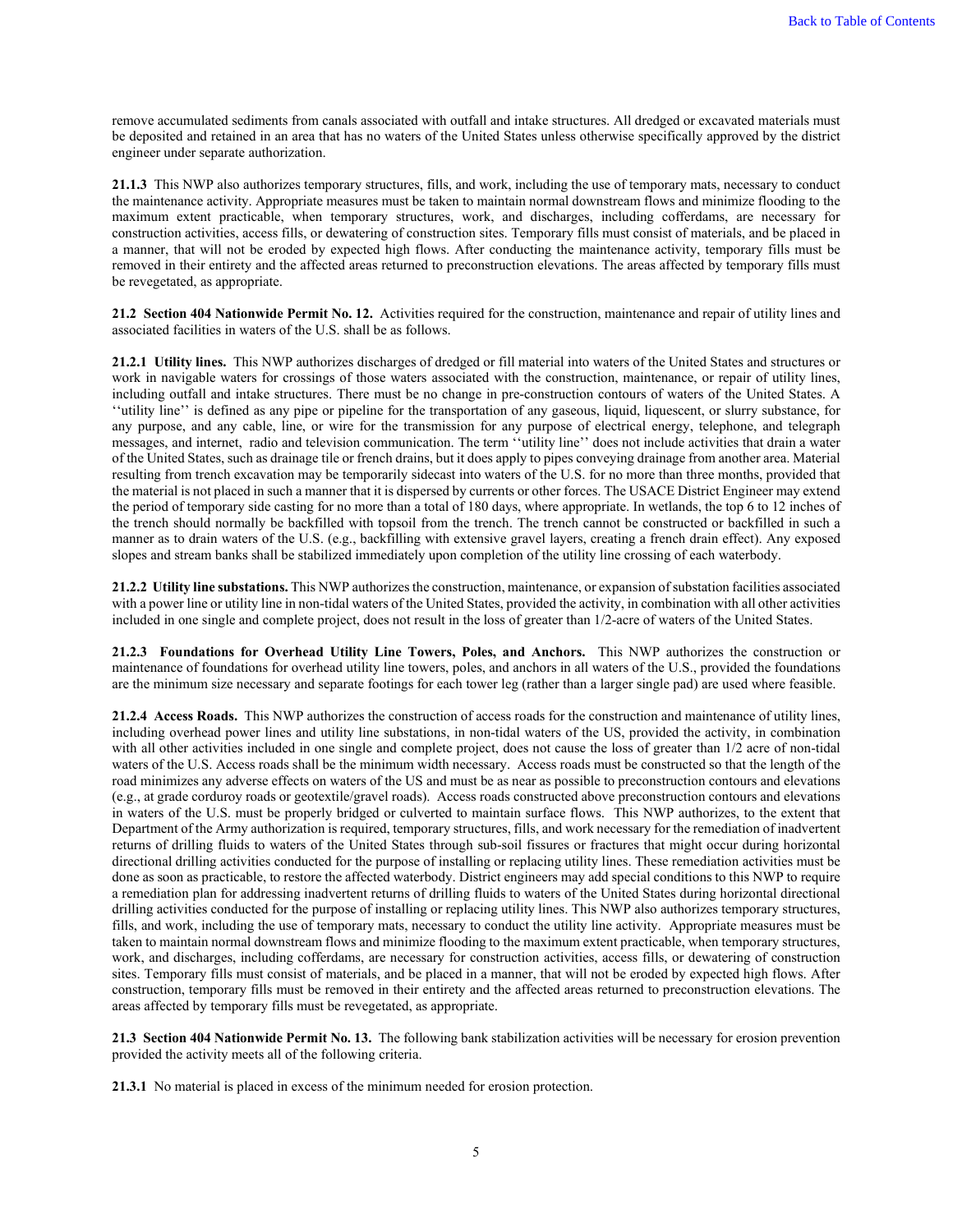**21.3.2** The bank stabilization activity is no more than 500 feet in length.

**21.3.3** The activity will not exceed an average of one cubic yard per running foot as measured along the length of the treated bank, below the plane of the ordinary high water mark or the high tide line, unless the district engineer waives this criterion by making a written determination concluding that the discharge will result in no more than minimal adverse environmental effects.

**21.3.4** No material is placed in any special aquatic site, including wetlands. Special aquatic sites include wildlife sanctuaries and refuges, wetland, mudflats, vegetated shallow and riffle and pool complexes.

**21.3.5** No material is of the type, or is placed in any location, or in any manner, to impair surface water flow into or out of any waters of the U.S.

**21.3.6** No material is placed in a manner that will be eroded by normal or expected high flows (properly anchored trees and treetops may be used in low energy areas).

**21.3.7** Native plants appropriate for current site conditions, including salinity, must be used for bioengineering or vegetative bank stabilization.

**21.3.8** This NWP shall not be used for the channelization of a water of the U.S.

.

**21.4 Section 404 Nationwide Permit No. 14.** Activities required for the construction, expansion, modification, or improvement of linear transportation projects (e.g., roads, highways, railways, trails, airport runways, and taxiways) in waters of the U.Sif the activity meets the following criteria.

**21.4.1** The discharge does not cause the loss of greater than 1/2-acre of waters of the US.

**21.4.2** . Any stream channel modification, including bank stabilization, is limited to the minimum necessary to construct or protect the linear transportation project; such modifications must be in the immediate vicinity of the project.

**21.4.3** This NWP also authorizes temporary structures, fills, and work, including the use of temporary mats, necessary to construct the linear transportation project. Appropriate measures must be taken to maintain normal downstream flows and minimize flooding to the maximum extent practicable, when temporary structures, work, and discharges, including cofferdams, are necessary for construction activities, access fills, or dewatering of construction sites. Temporary fills must consist of materials, and be placed in a manner, that will not be eroded by expected high flows. Temporary fills must be removed in their entirety and the affected areas returned to preconstruction elevations. The areas affected by temporary fills must be revegetated, as appropriate.

**21.5 Section 404 Nationwide Permit No. 15.** Discharges of dredged or fill material incidental to the construction of bridges across navigable waters of the U.S., including cofferdams, abutments, foundation seals, piers, and temporary construction and access fills provided the construction of the bridge structure has been authorized by the U.S. Coast Guard under Section 9 of the Rivers and Harbors Act of 1899 or other applicable laws. Causeways and approach fills are not be included in this NWP and will require a separate Section 404 permit.

**21.6 Section 404 Nationwide Permit No. 23.** Activities undertaken, assisted, authorized, regulated, funded, or financed, in whole or in part, by another Federal agency or department where that agency or department has determined, pursuant to the Council on Environmental Quality's implementing regulations for the National Environmental Policy Act (40 CFR Part 1500 et seq.), that the activity is categorically excluded from the requirement to prepare an environmental impact statement or environmental assessment analysis, because it is included within a category of actions which neither individually nor cumulatively have a significant effect on the human environment, and the USACE Office of the Chief of Engineers (ATTN: CECW-OR) has concurred with that agency's or department's determination that the activity is categorically excluded and approved the activity for authorization under NWP23.

**21.7 Section 404 Nationwide Permit No. 33.** Temporary structures, work and discharges, including cofferdams, necessary for construction activities or access fills or dewatering of construction sites; provided that the associated primary activity is authorized by the USACE or the U.S. Coast Guard. This NWP also authorizes temporary structures, work, and discharges, including cofferdams, necessary for construction activities not otherwise subject to the Corps or U.S. Coast Guard permit requirements. Appropriate measures shall be taken to maintain near normal downstream flows and to minimize flooding. Fill must consist of materials and placed in a manner that will not be eroded by expected high flows. The use of dredged material may be allowed if the USACE District Engineer determines that it will not cause more than minimal adverse effects. Following completion of construction, temporary fill must be entirely removed to areas an area that has no waters of the U.S., dredged material must be returned to its original location, and the affected areas must be restored to pre-construction elevations. Cofferdams shall not be used to dewater wetlands or other aquatic areas changing the use of these areas. The affected areas must also be revegetated, as appropriate. This permit does not authorize the use of cofferdams to dewater wetlands or other aquatic areas to change their use.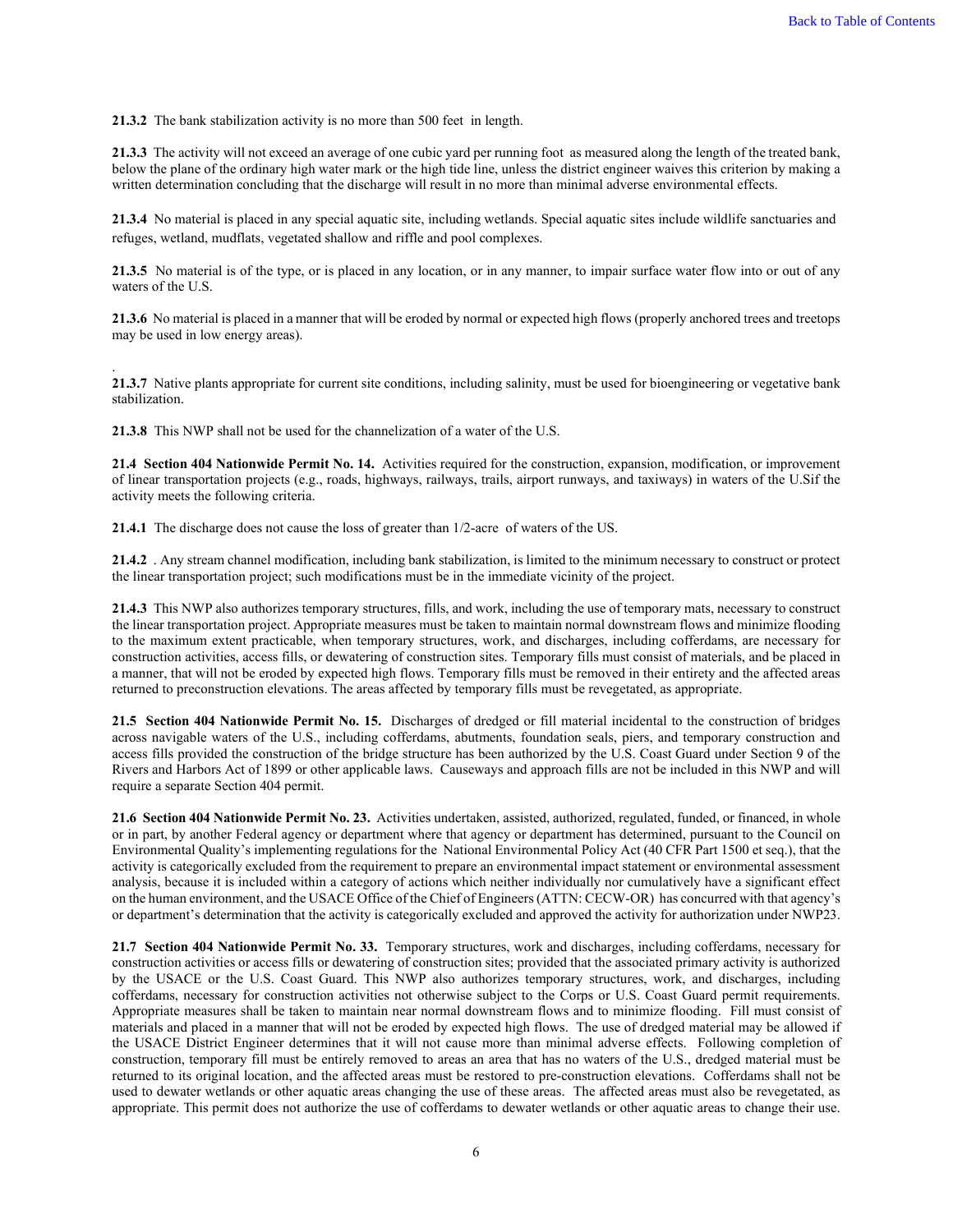Structures left in place after cofferdams are removed will require a Section 10 permit if located in navigable waters of the U. S. (See 33 CFR, Part 322).

#### <span id="page-7-0"></span>**SECTION 401 WATER QUALITY CERTIFICATION CONDITIONS**

*04/17; 04/22*

**1.0 Description.** When a Clean Water Act Section 404 Nationwide Permit is in effect, the contractor is automatically permitted to perform this work under a Water Quality Certification (Section 401) by the Missouri Department of Natural Resources (MDNR). The contractor shall adhere to the following conditions:

**1.1** Missouri Water Quality Standards antidegradation requirements dictate all appropriate and reasonable Best Management Practices (BMPs) related to erosion and sediment control, project stabilization, and prevention of water quality degradation are applied and maintained [10 CSR 20-7.031(3)]; for example, preserving vegetation, streambank stability, and basic drainage. BMPs shall be properly installed prior to conducting authorized activities and maintained, repaired, and/or replaced as needed during all phases of the project to limit the amount of discharge of water contaminants to waters of the state. The project shall not involve more than normal stormwater or incidental loading of sediment caused by project activities so as to comply with Missouri's general water quality criteria [10 CSR 20-7.031(4)]; [also see MoDOT Engineering Policy Guide (EPG) Sections 127.29 and 136.6.4.8].

**1.2** Temporary stream crossings shall be sized and placed appropriately and shall not create an impediment to the passage of aquatic organisms and/or sediment. This will ensure compliance with the Missouri Water Quality Standards general criterion requiring waters to be free from physical or hydrologic changes that would impair the natural biological community [10 CSR 20- 7.031(4)(H)].

**1.3** Stream channel modifications shall be avoided as much as possible and, if needed, shall be minimized. Where modifications are necessary for highway design safety or protection of state infrastructure, to the extent practicable, the project shall incorporate natural channel design features relative to a morphologically stable and appropriate stream channel and incorporate measures such as grade control, in-stream habitat, riparian plantings, etc. This will ensure compliance with the Missouri antidegradation requirement that waters of the state shall be maintained and protected [10 CSR 20-7.031(3)] under Missouri Clean Water Law, which provides the Department authority to adopt remedial measures to prevent, control, or abate pollution [Section 644.026.1(9)].

**1.4** The following materials are not suitable where contact with water is expected and shall not be used due to their potential to cause violations of the general criteria of Missouri's Water Quality Standards [10 CSR 20-7.031(4)]: earthen fill, gravel, and broken concrete where the material does not meet the Suitable Material specifications stated in the "Missouri Nationwide Permit Regional Conditions" [\(https://usace.contentdm.oclc.org/digital/collection/p16021coll11/id/2662/\)](https://usace.contentdm.oclc.org/digital/collection/p16021coll11/id/2662/)in locations where erosive flows are expected to occur on a regular basis, such as streambanks and/or lake shorelines; asphalt; concrete with exposed rebar; tires, vehicles or vehicle bodies, and construction or demolition debris are solid waste and are excluded from placement in the waters of the state, but properly sized, broken concrete without exposed rebar is allowed; liquid concrete, including grouted riprap, if not placed in forms as part of an engineered structure; material containing chemicals that would result in violation of Missouri Water Quality Standards general criteria [10 CSR 20-7.031(4)] or specific criteria [10 CSR 20-7.031(5)].

**1.5** Waste concrete or concrete rinsate shall be disposed of in a manner that does not result in any discharge to the jurisdictional water ways. This will ensure compliance with the Missouri Water Quality Standards general criteria requiring waters be free from unsightly bottom deposits  $[10 \text{ CSR } 20-7.031(4)(A)];$  substances resulting in toxicity  $[10 \text{ CSR } 20-7.031(4)(D)];$  and physical, chemical, or hydrologic changes that would impair the natural biological community [10 CSR 20-7.031(4)(H)].

**1.6** During construction, clearing of vegetation shall be kept to the minimum necessary to accomplish the project except for the removal of invasive or noxious species and placement of ecologically beneficial practices. This will ensure compliance with the Missouri antidegradation requirement for BMPs [10 CSR 20-7.031(3)].

**1.7** Care shall be taken to keep machinery out of the water way as much as possible. If work in the water way is unavoidable, it shall be performed in a way that minimizes the duration and amount of any disturbance to banks, substrate and vegetation to prevent increases in turbidity. Fuel, oil and other petroleum products, equipment, construction materials and any solid waste shall not be stored below the ordinary high water mark at any time. All precautions shall be taken to avoid the release of wastes or fuel to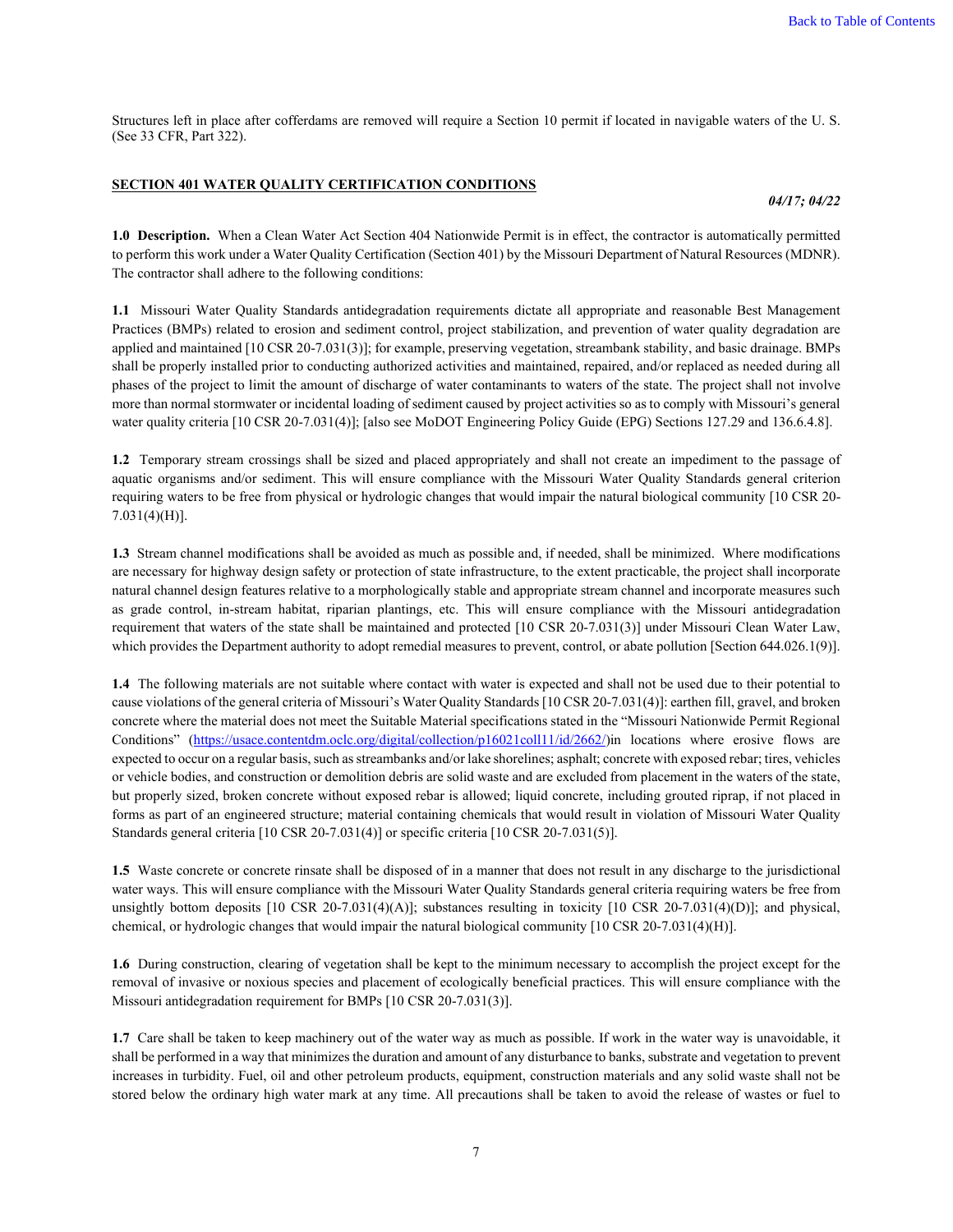streams and other adjacent waters as a result of this operation. This will ensure compliance with the Missouri Water Quality Standards antidegradation requirement for Best Management Practices [10 CSR 20-7.031(3)] and Missouri Water Quality Standards general criteria requiring waters be free from substances preventing beneficial uses [10 CSR 20-7.031(4)(A)]; substances causing unsightly color or turbidity [10 CSR 20-7.031(4)(C)]; and physical, chemical or hydrologic changes that would impair the natural biological community [10 CSR 20-7.031(4)(H)].

**1.8** Disturbed riparian areas, banks, etc., shall be restored to a stable condition to protect water quality as soon as possible. This will ensure compliance with the Missouri antidegradation requirement for BMPs [10 CSR 20-7.031(3)].

**1.9** All efforts shall be made to minimize exposure of unprotected soils. To the best of MoDOT's or its contractor's ability, project activity shall be conducted at times of little or no rainfall to limit the amount of overland flow as well as sediment disturbance and transport caused by heavy equipment. This will ensure compliance with the Missouri antidegradation requirement for BMPs [10 CSR 20-7.031(3)] and general criteria [10 CSR 20-7.031(4)]

**1.10** Any stockpiled excess material resulting from the project shall be managed with appropriate BMPs or removed from the site and placed beyond the high bank on a non-wetland site. This will ensure compliance with the Missouri Water Quality Standards antidegradation requirement that waters of the state shall be maintained and protected [10 CSR 20-7.031(3)] and general criterion requiring waters to be free from physical, chemical, or hydrologic changes that would impair the natural biological community [10 CSR 20-7.031(4)(H)].

**1.11** Petroleum products spilled into any water or on the banks where the material may enter waters of the state shall be cleaned up immediately and disposed of properly. Spills of any amount of petroleum in a waterway shall be reported as soon as possible, but no later than 24 hours after discovery, to the Department's Environmental Emergency Response phone line at 573-634-2436 or website at [https://dnr.mo.gov/waste-recycling/investigations-cleanups/environmental-emergency-response.](https://dnr.mo.gov/waste-recycling/investigations-cleanups/environmental-emergency-response) This will ensure compliance with Missouri Environmental Improvement Authority [Section 260.015, RSMo] to provide for the conservation of state water resources by the prevention of pollution and proper methods of disposal and Missouri Water Quality Standards general criteria requiring waters be free from substances that prevent maintenance of beneficial uses; cause unsightly color, turbidity, or toxicity; and/or impair the natural biological community [10 CSR 20-7.031(4)].

### <span id="page-8-0"></span>**DISADVANTAGED BUSINESS ENTERPRISE (DBE) PROGRAM REQUIREMENTS**

*04/21; 07/22*

**1.0 Program Applicability.** The subsequent sections will apply only to contracts involving U.S. Department of Transportation (USDOT) federal-aid or federal funded participation. Federal-aid or federal funded participation includes, but is not limited to, any funds directly or indirectly received by MoDOT, or authorized for distribution to or through MoDOT, by the USDOT or any operating administration within the USDOT. These provisions will not apply to Commission contracts funded exclusively with state funds, or state and local funds. Any contractor, subcontractor, supplier, DBE firm, and contract surety involved in the performance of a federal-aid contract shall be aware of and fully understand the terms and conditions of the USDOT DBE Program, as the terms appear in Title 49 CFR Part 26 (as amended), the USDOT DBE Program regulations; Title 7 CSR Division 10, Chapter 8 (as amended), and the Commission's DBE Program rules.

**2.0 DBE Program Distinguished from Other Affirmative Action Programs.** The USDOT DBE Program established by the U.S. Congress is not the same as, and does not involve or utilize, any of the elements or authority of other state or local affirmative action programs, nor does the program rely upon state legislation or gubernatorial executive orders for implementation or authorization, other than the general authority given the Commission in Section 226.150, RSMo. The USDOT DBE Program is implemented by the Commission and MoDOT, through and in conjunction with the FHWA, FTA and FAA, as a "recipient" defined in Title 49 CFR 26.5.

**3.0 Policy Regarding DBE Firms.** It is the policy of the U. S. Department of Transportation and MoDOT that businesses owned by socially and economically disadvantaged individuals have an opportunity to participate in the performance of contracts funded in whole or in part with federal funds. Consequently, the requirements of 49 CFR Part 26 (as amended) and the Commission's implementing state regulations in Title 7 CSR Division 10, Chapter 8, "Disadvantaged Business Enterprise Program", will apply to any contract funded in whole or part with federal funds.

**4.0 Opportunity for DBEs to Participate.** Each contractor, subcontractor and supplier working on a contract funded in whole or in part with federal funds shall take all necessary and reasonable steps to ensure that DBEs have an opportunity to compete for and participate in performance on project contracts and subcontracts in which a DBE goal is established.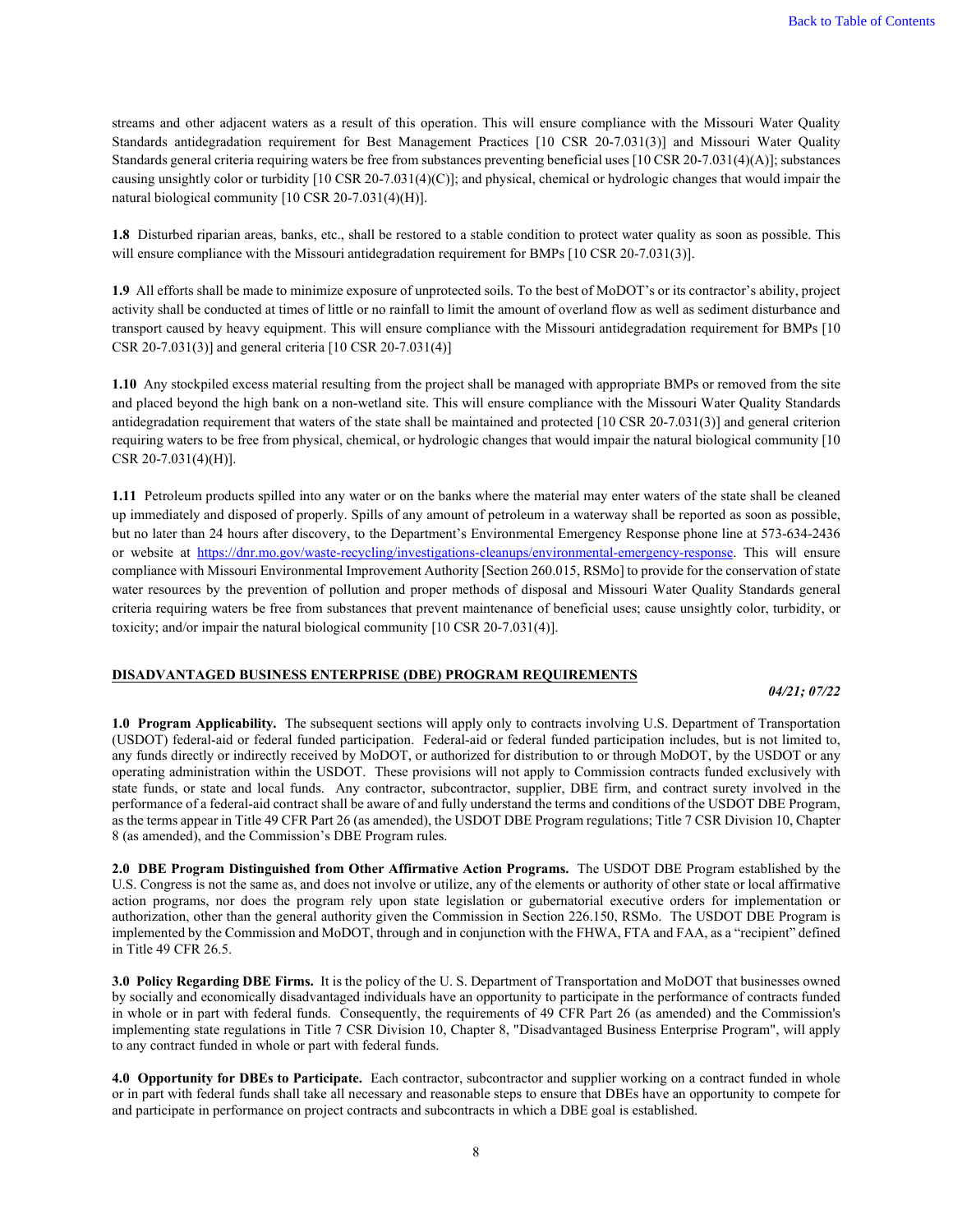**5.0 Required Contract Provision.** The federal-aid contract will include the following provision, as mandated by USDOT at Title 49 CFR 26.13(b):

(a) The contractor, sub-recipient or subcontractor shall not discriminate based on race, color, religion, national origin, or gender in the performance of the contract. The contractor shall carry out applicable requirements of 49 CFR Part 26 in the award and administration of USDOT-assisted contracts. Failure by the contractor to carry out these requirements is a material breach of the contract, which may result in the termination of the contract or such other remedy, as the recipient deems appropriate.

In this provision, "contractor" will be defined as the contractor on the contract; sub-contractor, or material supplier performing the work on or for the project. For the purposes of any federal-aid contract awarded by the Commission, "the recipient" will be defined as either the Commission, or MoDOT, or both. The contractor shall include this same contract provision in every supply contract or subcontract the contractor makes or executes.

**6.0 DBE Program Information.** DBE Program information may be obtained from the MoDOT External Civil Rights Division, 105 W. Capitol Avenue, P.O. Box 270, Jefferson City, Missouri 65102-0270. Phone (573) 526-2978, Fax (573) 526-0558, E-Mail: [dbe@modot.mo.gov.](mailto:dbe@modot.mo.gov) It will be the duty of each contractor, and for the contractor's subcontractors to take the steps necessary to determine the legal obligations and limitations under the DBE Program, as an element of responsibility. It will be the duty of each certified DBE firm to know, understand and comply with the DBE firm's legal obligations and limitations under the DBE Program, as a requirement of program participation.

**7.0 DBE Certification, and the Missouri Unified Certification Program.** MoDOT and other certifying agencies within Missouri have partnered to form the Missouri Regional Certification Committee (MRCC) and have developed a Unified Certification Program (UCP) pursuant to 49 CFR 26.81 and 7 CSR 10-8.061. Only DBE firms certified by the MRCC are eligible to perform work on a federal-aid contract for DBE contract goal credit. It is the contractor's responsibility to ensure firms identified for participation are approved certified DBE firms. The MRCC DBE Directory can be found at the following link: [https://www.modot.org/welcome-external-civil-rights.](https://www.modot.org/welcome-external-civil-rights)

**8.0 DBE Program-Related Certifications Made by Bidders and Contractors.** By submitting a bid on any call involving USDOT federal funded participation, and by entering into any contract on the basis of that bid, the contractor makes each of the following DBE Program-related certifications and assurances to USDOT, to the Commission, and to MoDOT:

- (a) The bidder certifies that management and bidding officers have reviewed and understand the bidding and project construction and administration obligations of the USDOT DBE Program regulations at Title 49 CFR Part 26 (as amended), and the Commission's DBE Program rules at Title 7 CSR Division 10, Chapter 8 (as amended).
- (b) The bidder agrees to ensure that certified DBE firms have a full and fair opportunity to participate in the performance of the contract funded in whole or in part with federal funds. The bidder certifies that all necessary and reasonable steps were taken to ensure that DBE firms have an opportunity to compete for and perform work on the contract. The bidder further certifies that the bidder not discriminate on the basis of race, color, age, national origin, religion or gender in the performance of the contract, or in the award of any subcontract.
- (c) The bidder certifies that if awarded the federal-aid contract, the contractor will make a good faith effort to utilize the certified DBE firms committed to with the awarded contract.
- (d) The bidder certifies, that if awarded the federal-aid contract with less than the original DBE contract goal proposed by the Commission in the bid documents, as a result of an approved good faith effort, the revised lower amount shall become the final DBE goal, and that goal will be used to determine any liquidated damages to be assessed at the completion of the project.
- (e) The bidder understands and agrees that if awarded the contract the contractor is legally responsible to ensure that the contractor and each DBE, comply fully with all regulatory and contractual requirements of the USDOT DBE Program, and that each DBE firm participating in the contract fully perform the designated tasks, with the DBE's own forces and equipment, under the DBE's own direct supervision and management. The bidder certifies, that if awarded the contract and if MoDOT or the Commission determine that the contractor, a DBE or any other firm retained by the contractor has failed to comply with the DBE Program requirements or federal or state DBE Program regulations, the Commission, through MoDOT, shall have the sole authority and discretion to determine the extent of the monetary value to which the DBE contract goals have not been met at the project completion, and to assess against and withhold monetary damages from the contractor up to the full amount of that breach. The bidder further understands and agrees that this clause authorizes the Commission, through MoDOT, to determine and fix the extent of the damages caused by a breach of any contractual or regulatory DBE Program requirement and that the damage assessment will be enforced in addition to, and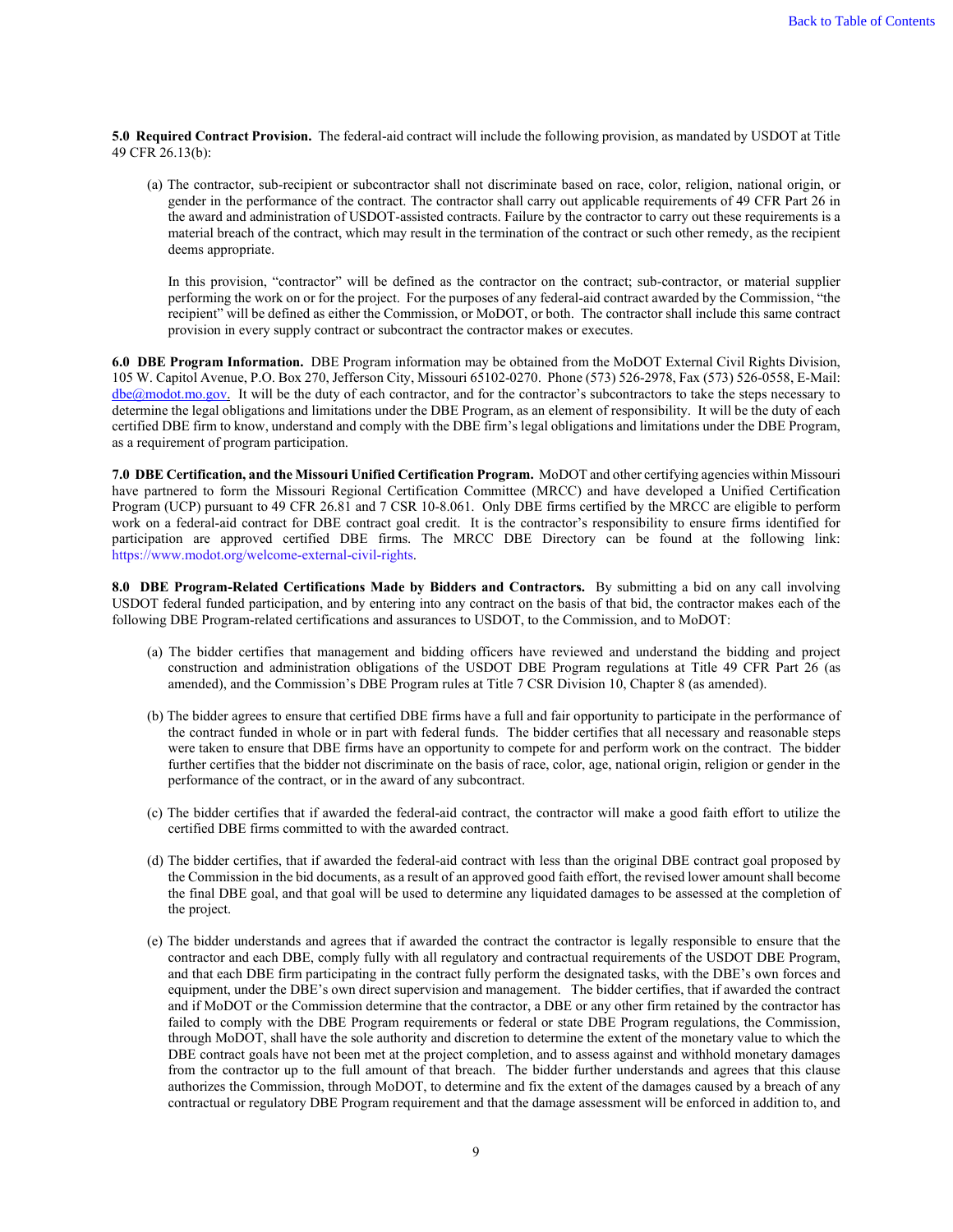not in lieu of, any other general liquidated damages clause in the contract. By submitting a bid for a federal-aid contract, and by entering into a contract, the bidder irrevocably agrees to such an assessment of liquidated damages for DBE Program purposes, and authorizes the Commission and MoDOT to make such an assessment of liquidated damages against the contractor, and to collect that assessment from any sums due the contractor under the contract, or any other contract, or by other legal process. The bidder makes this certification, agreement and authorization on behalf of itself, for each federal-aid contract.

**9.0 Designation of DBE firms to perform on contract.** The bidder states and certifies that the DBE participation information submitted in the bid or within the contract designated time is true, correct and complete and that the information provided includes the names of all DBE firms that will participate in the contract, the specific line item (s) that each DBE firm will perform or partially perform, and the creditable dollar amounts of the participation of each DBE. The specific line item must reference the MoDOT line number and item number contained in the proposal. The bidder further states and certifies that the bidder has committed to use each DBE firm listed for the work shown to meet the DBE contract goal and that each DBE firm listed has clearly confirmed to the bidder that the DBE firm will participate in and perform the work, with the DBE's own forces.

- (a) The bidder certifies the bidder's understanding that as the contractor on a contract funded in whole or in part by USDOT federal funds, the bidder may not unilaterally terminate, substitute for, or replace any DBE firm that was designated in the executed contract, in whole or in any part, with another DBE, any non-DBE firm or with the contractor's own forces or those of an affiliate, without the prior written consent of MoDOT. The bidder understands it must receive approval in writing from MoDOT for the termination of a DBE firm, or the substitution or replacement of a DBE before any substitute or replacement firm may begin work on the project in lieu of the DBE firm participation information listed in the executed contract. Unless MoDOT's written consent is provided as outlined above, the bidder shall not be entitled to any payment of work or material unless it is performed or supplied by the listed DBE.
	- (1) The bidder further certifies understanding, that if a DBE firm listed in the bid or approved in the executed contract documents ceases to be a certified DBE firm, at any time during the performance of the contract work, and a contract or subcontract with that firm has not yet been executed by the prime and subcontractor, the contractor cannot count any work performed by that firm after the date of the firm's loss of eligibility toward meeting the DBE contract goal. The contractor can pursue efforts to replace the work planned with the decertified firm, with other certified DBEs, in coordination with MoDOT's External Civil Rights Division. However, if the contractor has executed a subcontract with the firm before the DBE lost eligibility and ceased to be a certified DBE, the contractor may continue to receive credit toward the DBE contract goal for that firm's work.
	- (2) The bidder further certifies the bidder's understanding, that the dollar value of any work completed by a DBE firm prior to approval of the DBE's substitution or replacement, in writing, by MoDOT may not be credited toward meeting the DBE contract goal. No credit toward the DBE goal will be given for any amount withheld from payment to the DBE or "back charged" against monies owed to the DBE, regardless of the purpose or asserted debt.

**10.0 Contract Goal Submittal.** The bidder may submit the completed "DBE Identification Submittal" information in the bid documents at the same time as, and within the sealed bid, at the time the bid is submitted. However, if that information is not completed and submitted with the initial sealed bid, then as a matter of responsiveness and responsibility, all bidders shall file the completed "DBE Identification Submittal" pages with MoDOT on or before 4:00 p.m. of the third business day after the bid opening date, directly to the External Civil Rights Division, Missouri Department of Transportation, 105 W. Capitol Avenue, P.O. Box 270, Jefferson City, Missouri 65102-0270. Submission via email and telefax transmittal to MoDOT will be permitted.

#### Fax no. (573) 526-0558 Email: [DBE@MoDOT.Mo.Gov](mailto:DBE@MoDOT.Mo.Gov)

No extension of time will be allowed for any reason. The means of transmittal and the risk of timely receipt of the information shall be the bidders.

**10.1 Good Faith Effort Submittal.** If the bidder is not able to meet the Commission's DBE contract goal, the bidder has the opportunity to submit with and as a part of the bid, a true, accurate, complete and detailed written explanation of good faith efforts taken to meet the DBE Contract Goal established in the bid documents. The bidder shall use the "DBE Identification Submittal" sheets for any DBE participation that will be committed towards the goal and an explanation, with any supporting documentation, for the inability to meet the full goal established on the contract. Any Good Faith efforts shall be submitted as part of the bid or within the three business days after the bid opening.

**10.2 Bidders Good Faith Efforts Described.** MoDOT will consider the quality, quantity, and intensity of the different kinds of efforts that the bidder has made based upon 49 CFR Appendix A to Part 26 and the following additional efforts: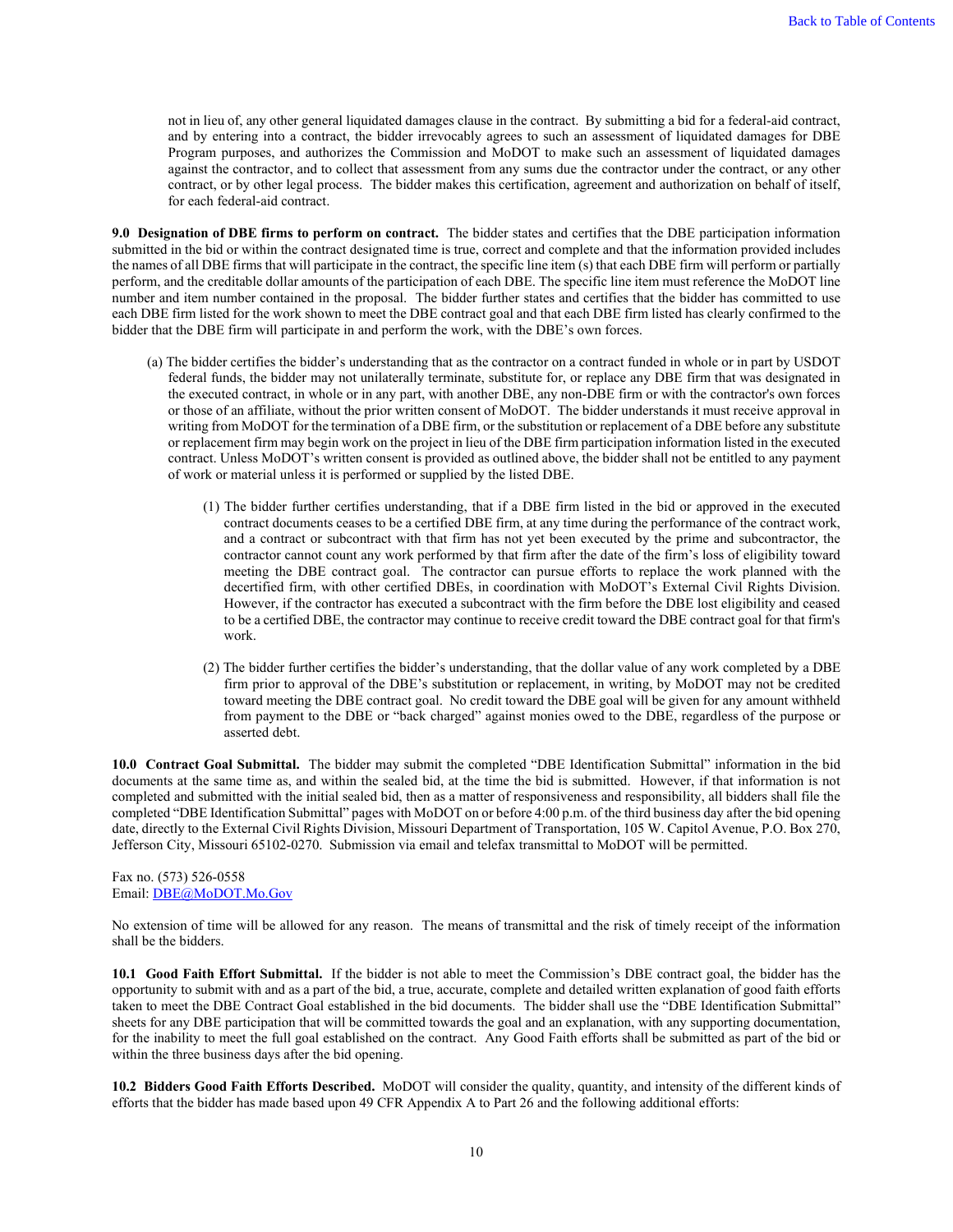- (a) Providing documentation on any and all past GFE activities for review.
- (b) Past project DBE performance utilization.
- (c) Race neutral methods utilized on completed projects.

All good faith efforts are evaluated on a case-by-case basis whereas any of the numerous good faith elements listed individually or collectively is not a guarantee of approval.

**10.3 Administrative Reconsideration of the Bidder's Good Faith Efforts Made as a Part of the Bid Submittal.** If MoDOT determines that the apparent low bidder has failed to adequately document in the bid that the bidder made a good faith effort to achieve sufficient DBE participation in the contract work, that firm will be offered the opportunity for administrative reconsideration upon written request, before MoDOT and the Commission reject that bid as non-responsive.

**10.4 Forfeiture of Bid Bond possible when:** The failure of the apparent low bidder to file the completed and executed "DBE Identification Submittal", listing actual, committed DBE participation equal to or greater than the DBE contract goal percentage specified in the bid, or complete good faith effort participation by 4:00 p.m. on the third business day after the bid opening, will be cause for rejection of that bid. In addition, the bid surety bond or bid guaranty of the apparent low bidder will be forfeited to and become the property of the Commission upon Commission demand, only if the contract is awarded.

(a) By submitting a bid on a federal-aid project, the bidder accepts and agrees to these provisions, and the disposition of the bidders bid bond or guaranty, upon demand by the Commission.

**11.0 DBE Participation for Contract Goal Credit.** In addition to participation outlined by 49 CFR part 26, the following shall apply:

- (a) In addition to allowances provided for in the Federal Regulations, a bidder may count toward the DBE contract goal the following expenditures to certified DBE firms that are not "regular dealers" or "manufacturers" for DBE program purposes:
	- (1) A bidder may count toward the DBE contract goal 100 percent of the fees paid to a certified DBE trucker or hauler for delivery of material and supplies required on a job site, but not for the cost of those materials or supplies themselves, or for the removal or relocation of excess material from or at the job site, when the DBE certified trucking company is not also the manufacturer of or a regular dealer in those material and supplies, provided that the trucking or hauling fee is determined by MoDOT to be reasonable as compared with fees customarily charged by non-DBE firms for similar services. The certified DBE trucking firm shall also perform a CUF on the project and not operate merely as a pass through for the purposes of gaining credit toward the contract DBE goal. Prior to submitting a bid, the bidder shall determine, whether a DBE trucking firm will meet the criteria for performing a CUF on the project.
	- (2) The bidder will receive DBE contract goal credit for the fees or commissions charged by and paid to a DBE broker who arranges or expedites sales, leases or other project work or service arrangements, provided that those fees are determined by MoDOT to be reasonable and not excessive, as compared with fees customarily charged by non-DBE firms for similar services. A broker will be defined as a person or firm that does not own or operate the delivery equipment necessary to transport materials, supplies or equipment to or from a job site. In most instances, the broker is merely the entity making arrangements for delivery of material, supplies, equipment, or arranging project services. To receive DBE contract goal credit, MoDOT must determine that the DBE broker has performed a CUF in providing the contract work or service.

**12.0 DBE Required to Perform a Commercially Useful Function (CUF).** The DBE CUF requirements are stated in 49 CFR Part 26, (26.55). Any questions or further information needed for CUF determinations should be directed to MoDOT's External Civil Rights Division.

**12.1 Quality Control (QC) and Quality Assurance (QA) Reviews.** The prime contractor shall monitor their planned DBE project usage for CUF compliance and provide MoDOT information for areas of concern for further evaluation. MoDOT will perform a QA review, or compliance review, for DBE CUF and project documentation retained by the contractor through project completion. The contractor shall maintain all DBE related information it has received, documented and provided to MoDOT for a period of three years beyond the date of final inspection. MoDOT's determination that a DBE's participation may not count toward the project goal, or good faith effort level approved will be subject to administrative reconsideration.

**12.2 MoDOT Makes Final Determination on Whether a CUF Is Performed.** MoDOT will have the final authority to determine whether a DBE firm has performed a CUF on a federal-aid contract.

**13.0 Verification of DBE Participation at project completion.** (Assessment of Liquidated Damages Possible)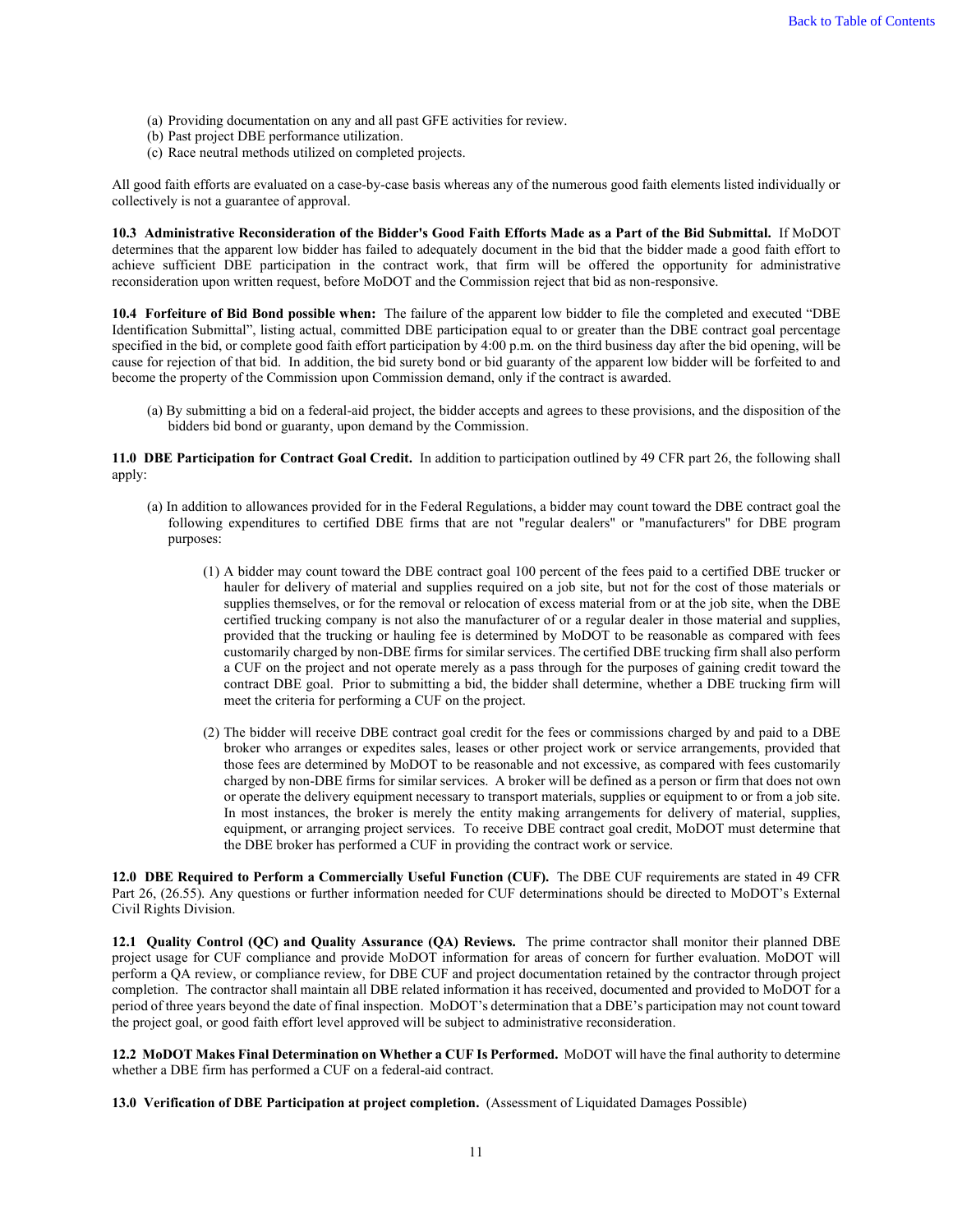**13.1 Final Payment from the Commission.** Prior to final payment by the Commission, the contractor shall file with the Commission a detailed list showing each DBE used on the contract work, and the work performed by each DBE (Section 105.15.2.1). The list shall show the actual dollar amount paid to each DBE for the creditable work on the contract, less any rebates, kickbacks, deductions, withholdings or other repayments made. The list shall be certified under penalty of perjury, or other law, to be accurate and complete. MoDOT and the Commission will use this certification and other information available to determine if the contractor and the contractor's DBEs satisfied the DBE contract goal percentage specified in the contract and the extent to which the DBEs were fully paid for that work. The contractor shall acknowledge, by the act of filing the detailed list, that the information is supplied to obtain payment regarding a federal participation contract.

**13.2** Failure on the part of the contractor to achieve the DBE participation to which the contractor committed in the contract may result in liquidated damages being imposed on the contractor by the Commission for breach of contract and for non-compliance. If the contract was awarded with less than the original DBE contract goal proposed by the Commission, the revised lower amount became the final DBE contract goal, and that goal will be used to determine any liquidated damages to be assessed. Additionally, the Commission or MoDOT may impose any other administrative sanctions or remedies available at law or provided by the contract in the event of breach by the contractor by failing to satisfy the contractor's DBE contract goal commitment. The contractor will be offered the opportunity for administrative reconsideration of any assessment of liquidated damages determined at the project completion, upon written request. The administrative reconsideration officer may consider all facts presented, including the legitimacy or business reason for back charges assessed against a DBE firm, in determining the final amount of liquidated damages.

**14.0 Miscellaneous DBE Program Requirements.** In accordance with Title 49 CFR Part 26 and the Commission's DBE Program rules in Title 7 CSR Division 10, Chapter 8, the contractor, for both the contractor and for the contractor's subcontractors and suppliers, whether DBE firms or not, shall commit to comply fully with the auditing, record keeping, confidentiality, cooperation and anti-intimidation or retaliation provisions contained in those federal and state DBE Program regulations. By bidding on a federal-aid contract, and by accepting and executing that contract, the contractor agrees to assume these contractual obligations, and to bind the contractor's subcontractors contractually, at the contractor's expense.

**15.0 Data Collection from Bidders for DBE and Non-DBE Subcontractors, Suppliers, Manufacturers and/or Brokering used and not used in bids during the reporting period.** MoDOT is a recipient of federal funds and is required by 49 CFR 26.11, to provide data about its DBE program. The information shall consist of all subcontractor quoting received for actual use and of consideration by the prime bidder. MoDOT will be requesting this information from bidding prime contractors and will provide prime bidders a form to submit the data by the last day of each month for the current letting. The information shall only include the names of both DBE and non-DBE companies that the prime bidders received quotes. MoDOT will then contact the DBEs and non-DBE subcontractors and request additional information from DBE and non-DBE subcontractors including current year of gross receipts and number of years in business. The information provided by the prime bidders shall not include any bid quote pricing regardless if it was used or not. This information will aid MoDOT in the determination of the availability of DBEs and will be used in subsequent availability studies.

#### <span id="page-12-0"></span>**TRAINING PROVISION**

*04/22*

**1.0 Description.** This provision supplements subparagraph 7e of the Contract Provision entitled, "Standard Federal Equal Opportunity Construction Contract Specification ", and in the implementation of CFR Part 230, Subpart A, Appendix B.

**2.0 Purpose.** It is the policy of MoDOT to require full utilization of all available training and skill-improvement opportunities to assure the increased participation of minority groups, disadvantaged persons and women in all phases of the highway construction industry. The intent of the On-the-Job Training Program is to recruit entry-level individuals, when feasible, and provide them with meaningful training intended to lead to journey-level employment. MoDOT and its sub-recipients, in carrying out the responsibilities of a federally assisted contract, shall determine which federal-aid construction contract shall include "Training Special Provisions." Under the Training Special Provisions, the Contractor shall make every reasonable effort to enroll minority, disadvantaged persons and women trainees to the extent such persons are available within a reasonable recruitment area. This training provision is not intended and shall not be used to discriminate against any applicant for training.

**2.1** The Contractor is hereby advised that it is no excuse for a union, with which the Contractor has a collective bargaining agreement providing for exclusive referral, to fail to refer minority and female employees (23 CFR 230.411(e)(1)). Contractors are hereby made aware that if union referral practices prevent the contractor from meeting the EEO requirements, the contractor should make written notification to MoDOT's External Civil Rights Division (ECR) immediately. Furthermore, the FHWA's Form FHWA-1273 EO bid conditions are to be included in the Contractor's affirmative action plan (AAP). The EEO bid conditions specifically state, "In the event the union is unable to provide the contractor with a reasonable flow of minority and women referrals within the time limit set forth in the collective bargaining agreement, the Contractor will, through independent recruitment efforts,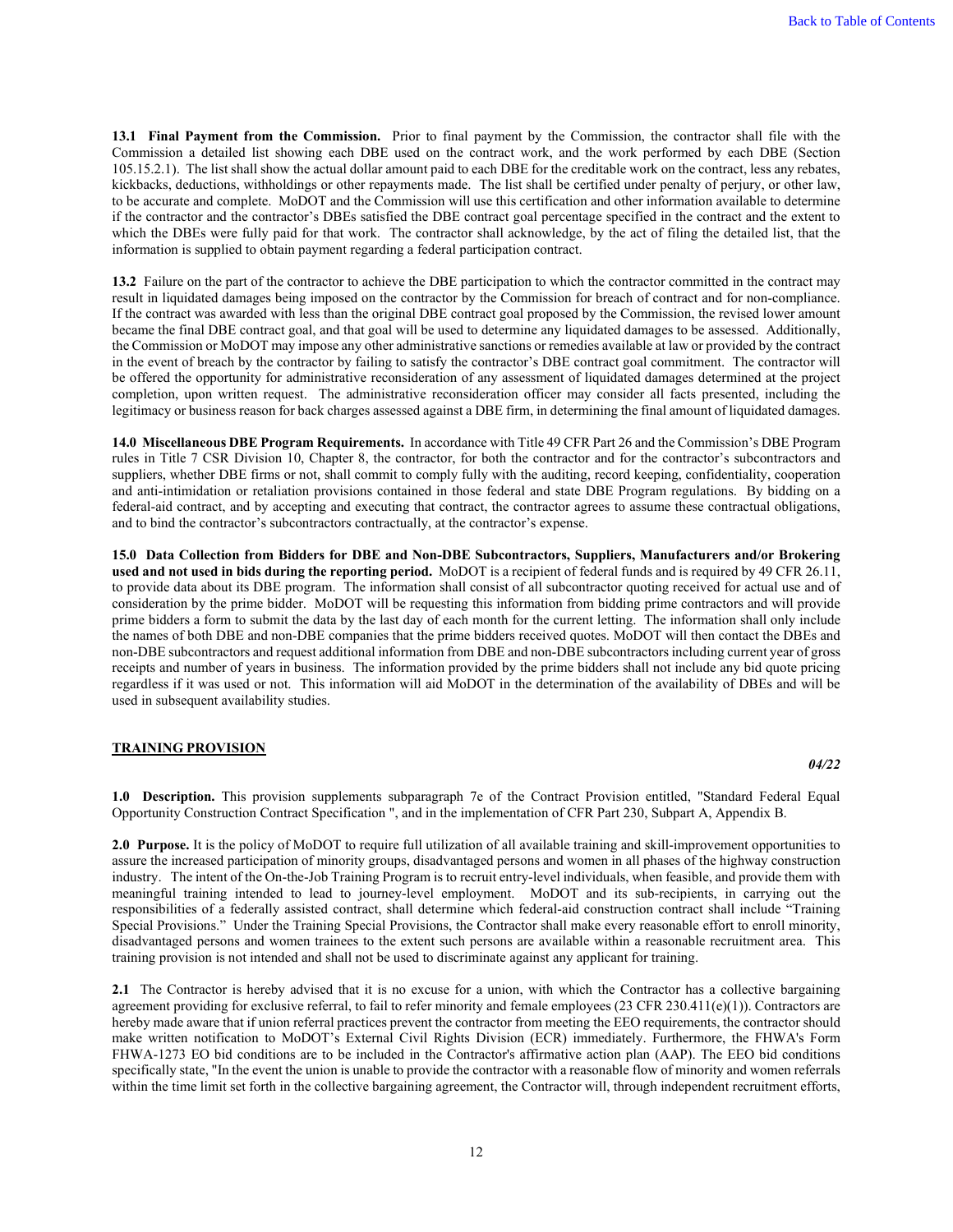fill the employment vacancies. Unions are not allowed to discriminate based on race, color, national origin or sex, union membership or non-membership, or domicile.

**2.2** Contractors can sometimes demonstrate that they referred minorities and women to the unions for referral back to them, or the Contractors can demonstrate efforts made to request minorities and women from the union when they see their work force is deficient in certain construction trades. These efforts should be documented and will be verified by MoDOT.

**3.0 Program Administration**. All training goals, including the number of training hours, on federally funded projects are to be established by the External Civil Rights Division with Federal Highway Administration (FHWA) oversight. The following guidelines will be utilized in selecting projects and determining the goal to be set:

- a. a. Availability of minorities and women for training
- b. The potential for effective training.
- c. Duration of the contract (number of working days)
- d. Dollar value of the contract
- e. Total normal work force that the average bidder could be expected to use.
- f. Geographical location.
- g. Type of work.
- h. The need for additional journeymen in the area.
- i. The need to correct underutilization of minorities and females in specific trades.
- j. A satisfactory ratio of trainees to journeymen expected to be on the contractor's workforce during normal operations (considered to fall between 1:10 and 1:4).
- k. Recognition of the suggested minimum goal for the State

**3.1** Trainee goals will be set in 1,000 increments or 1 slot (person) per 1,000 hours per project. For example, if the trainee goal on the project is 2,000 hours a maximum of 2 trainees will be approved for the project. In the event a trainee leaves the project for valid reasons the trainee shall be replaced as soon as possible. **No apprentice/trainee can be assigned less than 500 hours on a contract.** MoDOT will not assign training on contracts that will not support the 500 hours. **Providing less than 500 hours is not considered to be beneficial training nor helping to achieve journey-level status. Therefore, a trainee/apprentice, regardless of craft, must have been trained on the contact for at least 500 hours to be eligible for reimbursement.** Upon reaching the 500 hours, the contractor will be compensated as noted herein. FHWA and MoDOT will only approve training programs meeting the requirements of the Training Special Provisions (TSP). A program will be approved if it is reasonably calculated to meet the equal employment opportunity obligations of the Contractor and to qualify the average trainee for journeyman status in the classification concerned by the end of the training period. Furthermore, apprenticeship programs registered with the U.S. Department of Labor, Bureau of Apprenticeship and Training, or with a State apprenticeship agency recognized by the Bureau and training programs approved but not necessarily sponsored by the Department of Labor, Manpower Administration, Bureau of Apprenticeship and Training will also be considered acceptable provided it is being administered in a manner consistent with the equal employment obligations of Federal-aid highway construction contracts.

**3.2** No individual shall be employed as a trainee in any classification in which they have successfully completed a training course leading to journeyman status or in which the individual has been employed as a journeyman. The Contractor shall satisfy this requirement by including appropriate questions in the employee application or by other suitable means. It is the Contractor's responsibility to verify that the individual has not been trained or worked at the journey level and their records shall document the findings. Training under the TSP should only be directed toward those trades where underutilization/under representation exists. Flagging/traffic control programs are not considered as meeting the intent of the TSP. However, other programs that including flagging training will be approved if the flagging portion is limited.

**3.3** The OJT Program is only intended to be utilized if the contractor is failing to attain the affirmative action goals in its contract, which are determined by the county the project is located. The affirmative action goals are broken down by minority and female goals. If the contractor is meeting or exceeding the minority and female goals in all crafts being utilized on the project, then the OJT requirements are not applicable. If the contractor is not obtaining the minority and female goals in each craft, then the OJT goal will be depended upon the actual participation achieved and the authentic contract as outlined in the contract.

**4.0 Approval Process**. Any trainee submitted to fulfill the OJT requirement must be in a registered training program. Acceptable training programs include:

- a. BAT Programs Apprenticeship programs approved by the U.S. Department of Labor, Bureau of Apprenticeship and Training.
- b. Any other program, such as the Missouri Manpower Programs, which have been approved by FHWA and MoDOT on an annual basis.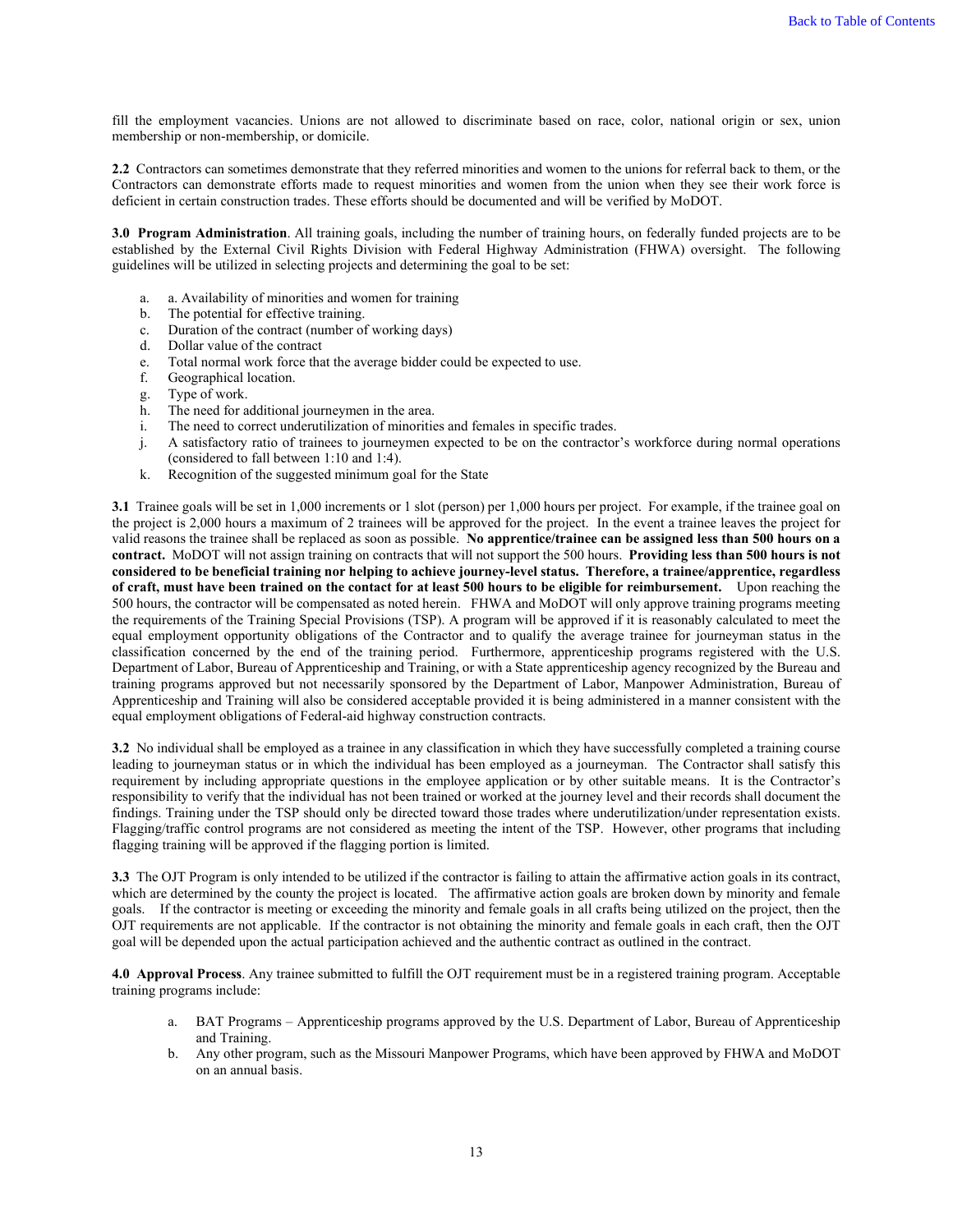**4.1** Submittal of the TRAINEE NOTIFICATION – After the training plan has been approved, the Trainee Notification Form should be submitted within 30 days of the trainee commencing work on the project. It is the intention of these provisions that training is to be provided in the construction crafts rather than clerk-typists or secretarial-type positions. Training is permissible in lower-level management positions such as office engineers, estimators, timekeepers, etc., where the training is oriented toward construction applications. Training in the laborer classification will be permitted only with the approval of the External Civil Rights Division. Some offsite training is permissible as long as the training is an integral part of an approved training program and does not comprise a significant part of the overall training. Reimbursement to the Contractor for off-site training as indicated above may only be made when the Contractor does one or more of the following and the trainees are concurrently employed on federalaid projects:

Contributes to the cost of the training. Provides the instruction to the trainee. Pays the trainee's wages during the off-site training period.

**5.0 Good Faith Efforts (GFE).** Substantial Compliance – Although the OJT Program is specifically designed to increase minority and female participation on federal aid highway construction projects where underutilization exists, it is not intended to be discriminatory. Contractors and subcontractors may utilize a non-minority male apprentice/trainee if sufficient documented good faith efforts are taken to fill the specific training position with either minorities or females. The Contractor shall enroll minorities, women or economically disadvantaged individuals, where possible, and document their good faith efforts, prior to the hiring of non-minority males not identified as economically disadvantaged. The Contractor may suggest that a subcontractor fulfill a portion of the contract work. However, he/she shall determine how many, if any, of the trainees are to be trained by the subcontractor, and secure approval from MoDOT. Nevertheless, the Contractor shall retain the primary responsibility for meeting the training requirements imposed by this Special Provision. The Contractor shall apply the requirements of this Training Special Provision to such subcontracts. Where feasible, 25% of apprentice or trainees in each craft shall be in their first year of apprenticeship training. The Contractor shall be aware that even if a trainee has been previously approved to work on a prior MoDOT project, that trainee may not be approved on future projects if the trainee is not in their first year of apprenticeship training.

**5.1** A good faith effort requires that the Contractor furnish evidence of their systematic and direct recruitment efforts through the use of public and private sources likely to yield minorities and females. The following example represents one element of good faith efforts: The Contractor must submit letters that are project specific (project location, how long it will last, type of pay) and targeted for the crafts utilized and must be sent to Community Based Organizations (CBOs) (two or three that are likely to refer minorities or females), and unions/apprenticeships (if union shop). The letters must be forwarded prior to job startup to alert CBOs to the possibility of the Contractor needing assistance finding minorities and females. These letters should be ongoing and targeted when the Contractor needs assistance in locating minorities and/or females in a specific craft. The Contractor's letters should also address anything the Contractor has done to hire minorities and/or females as well as files including employee referrals. The Contractor in his or her letter must request a response and the Contractor must note the results of the Contractor's request for assistance. Good faith efforts must be two-way communications with documented results. If a union contractor, contact the union first, then any and all other resources to include two or three CBOs.

**5.2** The Contractor shall, upon request, be able to provide documentation of written solicitations to the unions, local or regional community action agencies, or other sources likely to refer minorities or women. Such efforts may be considered good-faith efforts if they were results oriented. If the Contractor's efforts are repetitive mechanical exercises that have never produced a referral or are "stuffing" - that is copies of letters not sent, then the non-productive activity cannot be considered to have been made in good faith. If, however, the Contractor can demonstrate that it employed referrals form the sources contacted on prior occasions and some efforts were not productive due to the lack of availability from usually dependable and responsive sources, then the nonproductive effort can be considered good faith. In the absence of reasonable representation in any craft, the Contractor should be able to provide proof of its having requested referrals of minorities and women (i.e., records of telephone requests, including dates and times, persons talked with, and for which crafts minorities and women were requested). Letters should be detailed and include the type of vacancy to be filled, location of the project, potential employment opportunities with the company, and current as it relates to the specific job opportunity(ies).

**5.3** All sources relied upon by the Contractor in advertising for vacancies and recruiting employees, especially those that resulted in referrals and employment should be identified and reported. Lists of minority organizations and other recruiting sources that have not been used or which have not been used recently or which if used have never referred anyone for employment should not be considered to meet the good faith effort test. All efforts reported by the Contractor to contact recruiting sources will be verified with the recruiting source listed. Contractors often send these recruiting sources "form" letters indicating they are under contract for a federal project. To be considered valid, recruitment letters should be specific. For example, recruitment letters should specify the positions for which referrals are sought, the number of employees needed, position requirements, estimated dates, who to contact, wage/salary range, and other information sufficient to elicit interest and references of potential employees. Form letters without specific information will not be considered good-faith efforts.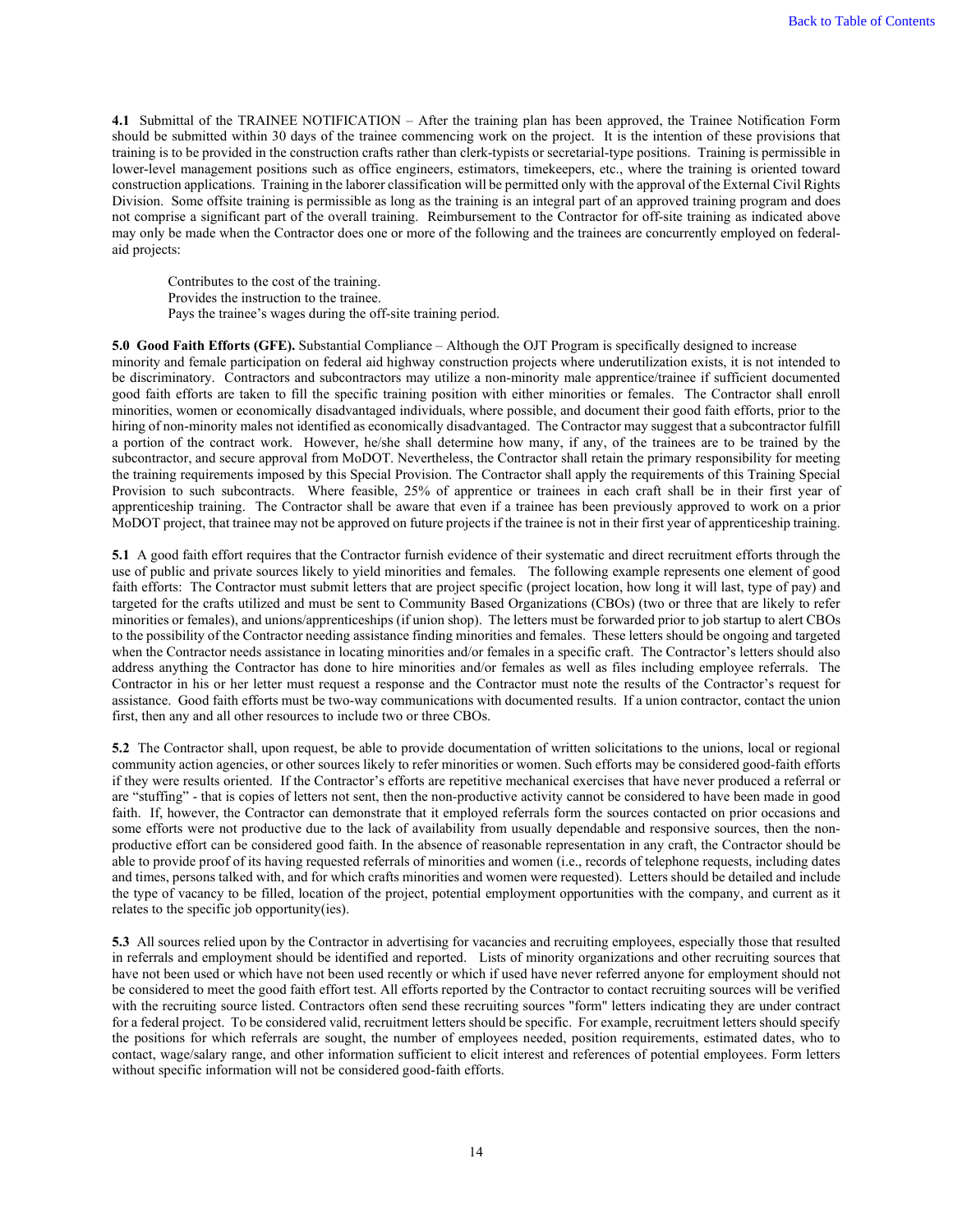**5.4** The terms and conditions of employment practiced by the Contractor should be explored to allow the Contractor the opportunity to demonstrate whether there is adequate representation of minorities and women throughout the life of the contract.

**5.5** While it is the Contractor's prerogative to select who will be hired, recalled, rehired, or name requested, it is also the Contractor's responsibility to ensure equal employment opportunity for minorities and women.

**5.6** The hours of minority and female employment and training should be substantially uniform throughout the length of the contract, and in each trade, and the Contractor is required to make a good faith effort to employ minorities and women evenly on each project when there are opportunities to do so. The Contractor should not wait to hire minorities and women at the "eleventh hour" or "bicycle" employees from project to project.

**5.7** In the event the External Civil Rights Division denies the Good Faith Effort (GFE) submitted by the contractor, the contractor shall have the right to an Administrative Reconsideration Hearing. The request for an administrative reconsideration hearing must be made within seven (7) days of the receipt of the denial letter. The Administrative Reconsideration Committee may be constituted, as MoDOT deems appropriate and fair, provided that no committee member on the Reconsideration Committee shall have taken part in the original MoDOT determination that the contractor failed to meet the OJT contract goal and/or failed to make adequate good faith efforts to do so.

**5.8** If the Administrative Reconsideration Committee does not find the contractor met the OJT contract goal, and/or does not find that the contractor made adequate and sufficient good faith efforts to do so, then The Administrative Reconsideration Committee will recommend that liquidated damages as outlined in the non-compliance sanctions section below be carried out. If the Administrative Reconsideration Committed does find that the contractor has met a good faith effort (GFE), then no liquidated damages will be assessed.

**6.0 Economically Disadvantaged Verification.** When a contractor submits a trainee who is economically disadvantaged the following information should be submitted with the trainee notification to verify this status:

The previous year's tax return verifying the individual's income is less than the federal poverty guidelines, or Verification of enrollment in any government issued entitlement programs.

**7.0 Beneficial Training.** MoDOT will ensure its contractors provide on-the-job training aimed at developing or contributing to full journey level status in the type of trade(s) involved. Training shall be consistent with the trainee/apprentice program. Training tasks will be consistent with the approved trade classification for the specific contract. The Contractor shall furnish the trainee a copy of the program the Contractor will follow in providing the training. The Contractor shall provide each trainee and Resident Engineer documentation showing the type and length of training that will be completed include classroom and on-the-job hours. This includes providing information on the monthly trainee report and trainee notification as to the total working and classroom hours the trainee/apprentice has completed to date.

**8.0 Training Reimbursement Process.** Except as otherwise noted herein, the Contractor will be reimbursed \$10.00 per hour of training given an employee on this contract in accordance with an approved training program.

**8.1** Reimbursement will be made at the end of the project, once all trainee hours have been submitted, as well as the trainee summary. The Contractor will be reimbursed for hours each trainee has attained on the project, with the minimum hours for reimbursement eligibility being 500. Contractors will be reimbursed in instances where the OJT goal is met as well as if a Good Faith Effort is made to meet the goal. Reimbursement will not be made if the OJT goal was not met, and the contractor did not make a Good Faith Effort to meet the goal.

**8.2** Training will not be reimbursed if the Contractor fails to provide beneficial training. This includes only partially meeting the training goal on the project.

**8.3** A request may be submitted to the External Civil Rights Division to increase the Training Hours assigned to a contract. Approval of such requests by the External Civil Rights Division will be granted on a case-by-case basis.

**8.4** The Contractor is eligible to be reimbursed the total OJT hours assigned to the project once those hours have been fulfilled. For any hours achieved beyond the goal, the contractor must request this additional reimbursement from the ECR Division, and, with concurrence from the Resident Engineer, the contractor is then eligible to receive reimbursement of hours achieved beyond the goal, either 25% of hours over the goal or 500, whichever is less. Outlined below is the maximum overrun reimbursements:

| OJT Goal | Hours Achieved | Payable Hours |
|----------|----------------|---------------|
| 1.000    | 1.250          | 1.250         |
| 2.000    | 1.500          | 1.500         |
| $3,000+$ | $1.501+$       | 1.500         |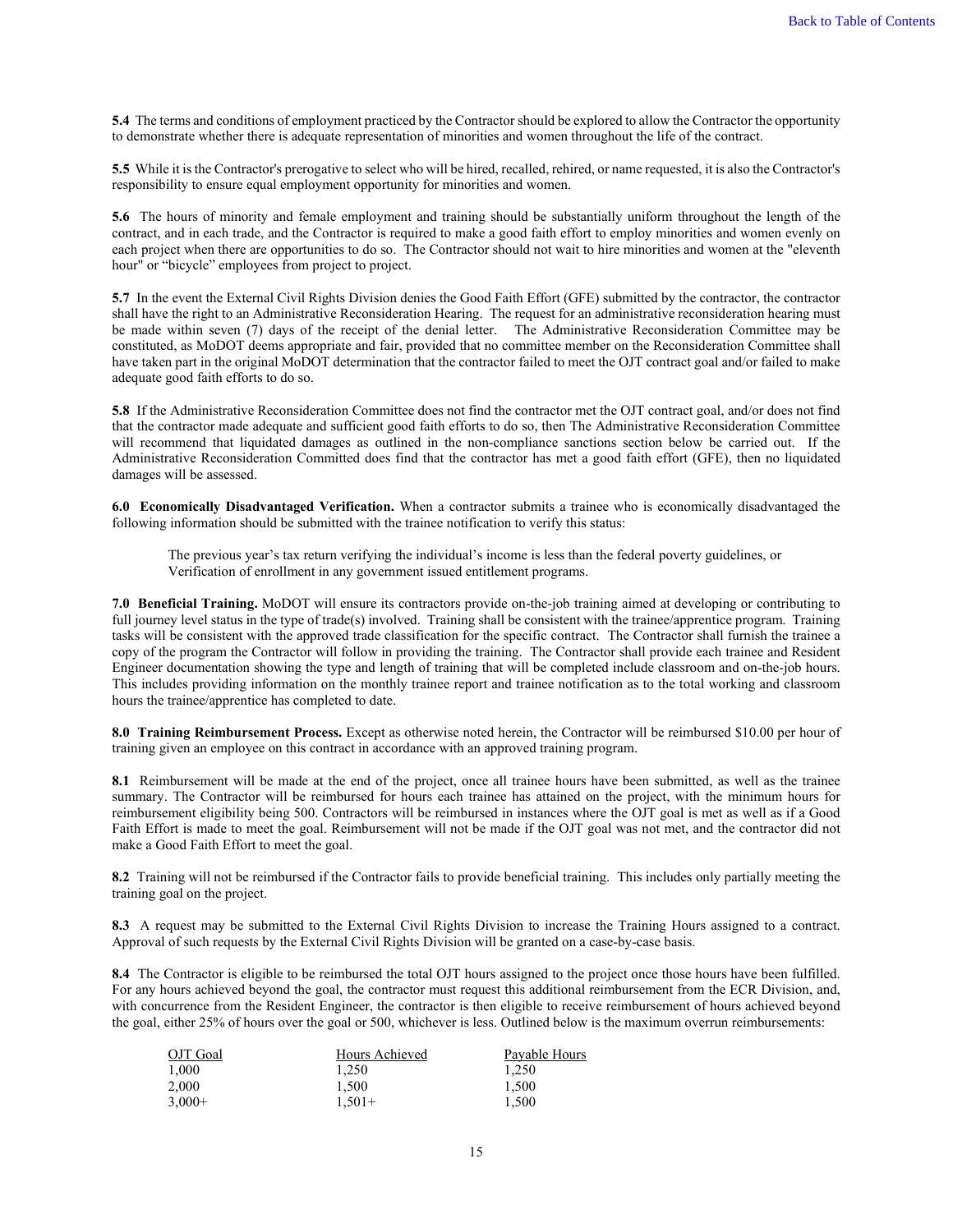**9.0 Monitoring.** MoDOT will monitor contractors to ensure trainees and apprentices are receiving beneficial training in the type of trades submitted. Training shall be consistent with the training program or those OJT Programs the FHWA and MoDOT have approved.

**9.1** It is normally expected that the trainee/apprentice will begin training on the project as soon as possible, utilizing the skills involved and remaining on the project as long as training opportunities exist in the work classifications or until the completion of the training program.

**9.2** Project Office staff will periodically interview trainees to determine:

Whether apprentice/trainee is receiving training in designated craft Workplace environment If trainee/apprentice is experiencing problems on the job site If the apprentice/trainee is being treated fairly

**9.3** MoDOT monitors contracts with training through onsite visits, monthly training reports and construction reports. These reports are generated by the Contractor and are to be disseminated to the Project Office. If there are problems, the External Civil Rights Division will contact the Contractor to address the deficiencies.

**9.4** Trainees will be paid at the rate set by the training program. The appropriate minimum journeyman's rate paid cannot be less than the amounts set out in the 23 CFR Subpart A, Appendix B. For example, at least 60 percent of the appropriate minimum journey person's rate specified in the contract for the first half of the training period, 75 percent for the third quarter of the training period and 90 percent for the last quarter of the training period. The appropriate rates approved by the Department of Labor or Transportation in connection with the existing programs shall apply to all apprentice or trainees being trained for the same classification who are covered by the Training Special Provision.

**10.0 Reports.** The Contractor shall provide for the maintenance of records and furnish monthly reports documenting the Contractor's performance under this provision. All trainee notifications must be submitted within 30 days of the trainee's start date. If a trainee has been previously approved by MoDOT, the Contractor must still notify MoDOT of the name of the individual(s) and proposed craft the trainees will be trained in, as well as indicate which project the trainees will be working on. The trainee notifications or listing of the proposed trainees must be submitted via fax, mail or electronically to the ECR Division. If the Contractor fails to submit the trainee notification or list of proposed trainees prior to the onset of the project, the Contractor will be subject to the sanctions as outlined in this OJT TSP. All sections in the monthly reports shall be completed and the report submitted to the project office by the 15<sup>th</sup> of the following month.

**11.0 Non-Compliance Sanctions.** Progress payments shall be withheld for failing to comply with all OJT Program requirements unless MoDOT accepts Good Faith Efforts.

**11.1** If the training hours have not been obtained and a GFE has not been displayed upon project completion, the Contractor will be assessed liquidated damages in the amount of \$20.00 per hour for those hours not realized. For instance, if the project goal was 1,000 hours and only 450 hours were met, then liquidated damages would be assessed at 550 x \$20.00 = \$11,000.00.

**11.2** If the External Civil Rights Division approves a GFE, then liquidated damages will not be assessed. An approved GFE along with the minimum 500 training hours will result in reimbursement for the applicable hours.

**11.3** If the Contractor does not achieve the full OJT goal, they will not receive partial credit for hours completed under 500 per trainee. For instance, if the goal on the project was 1,000 hours and only 450 were convened, then no reimbursement will be given for any hours fulfilled. If the goal on the project is 2,000 hours and only 1,500 hours are completed and no GFE is demonstrated, the contractor will receive credit for the 1,500 hours and also be assessed liquidated damages in the amount of the 500 hours that there were not met.

**11.4** In the event the Contract exceeds the trainee goal on the project, the Contractor must submit a request to ECR to obtain an extension of hours. The maximum number of hours beyond those enumerated in the contract cannot exceed 25% per 1,000 hours, with a maximum of 500 hours eligible for reimbursement beyond the goal. This extension is subject to the **advance** approval of the ECR Division, and concurrence from the Resident Engineer.

**11.5** Trainee reports must be submitted following the last pay period of the month, no later than the 15<sup>th</sup> of the following month. Failure to timely submit the reports, hours completed during that month could result in hours not being credited. In the cases of voluntary or involuntary trainee termination or when the trainee completes the hours specified in the program, the contractor must complete the trainee completion form within 30 days. The Contractor's failure to submit the proper reports in a timely manner may result in the loss of reimbursement for the training hours for that month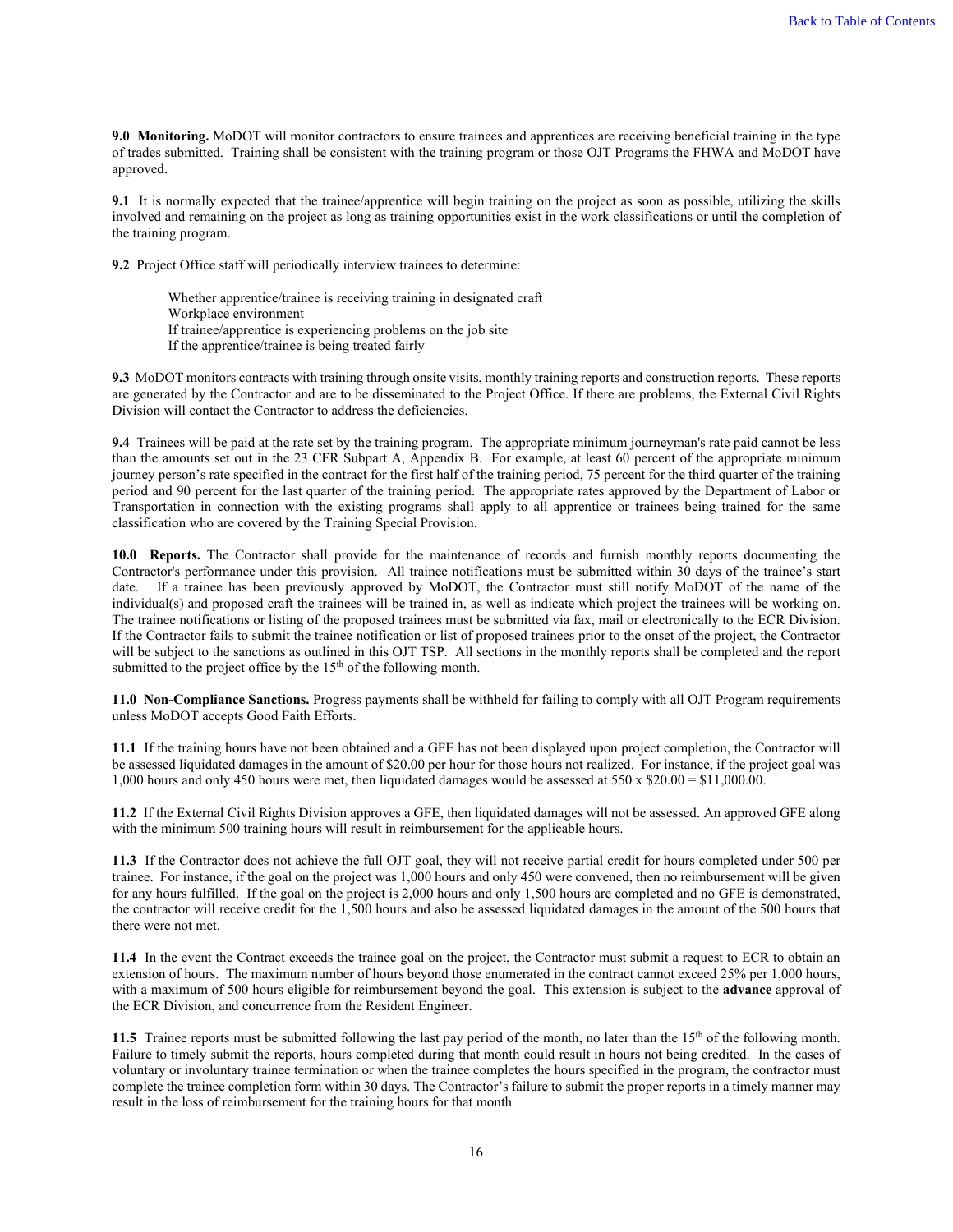**11.6** Failure to satisfactorily comply with the OJT requirements will also be reflected in the contractor's performance evaluation.

#### <span id="page-17-0"></span>**OPTIONAL ROLLER COMPACTED CONCRETE SHOULDERS AND MAINLINE**

*01/16; 04/22*

**1.0 Description.** Roller Compacted Concrete (RCC) is an optional method to be used in constructing A2 and A3 shoulders or mainline pavement up to 7 inches thick in lieu of conventional PCCP or HMA placement. RCC may be used, as designed in the plans, for mainline pavements greater than 7 inches. RCC consists of aggregate, portland cement and water. Supplementary cementing materials, such as fly ash, slag cement (ground granulated blast- furnace slag - GGBFS), and silica fume may be used. RCC is proportioned, mixed, placed, compacted, and cured in accordance with these specifications. RCC shall conform to the lines, grades, thickness, and typical cross section shown in the plans or otherwise established by the Engineer.

**2.0 Materials.** All materials shall be in accordance with Division 1000, Materials Details, and specifically as follows:

| <b>Item</b>                          | <b>Section</b> |
|--------------------------------------|----------------|
| Coarse Aggregate                     | 1005.2         |
| Fine Aggregate                       | 1005.3         |
| Ground Granulated Blast Furnace Slag | 1017           |
| Fly Ash                              | 1018           |
| Cement                               | 1019           |
| Concrete Admixture                   | 1054           |
| Curing Compound                      | 407, 1055      |
| Water                                | 1070           |

**2.1 Aggregate.** The plasticity index of the aggregates used shall not exceed 5. The aggregate gradation shall be well-graded without gradation gaps and shall meet the following combined gradation for the application type for RCC specified in the contract:

| Application        | <b>RCC</b> as a Base or Intermediate Lift<br>(Overlaid with 2-inch HMA<br>or greater) | RCC as the Final Surface or with a Thin Lift Overlay<br>(RCC as the final surface or capped with a thin HMA<br>overlay less than 2-inches) |
|--------------------|---------------------------------------------------------------------------------------|--------------------------------------------------------------------------------------------------------------------------------------------|
| <b>Sieve Size</b>  | <b>Percent Passing by Weight</b>                                                      | <b>Percent Passing by Weight</b>                                                                                                           |
| 1 inch             | 100                                                                                   |                                                                                                                                            |
| $\frac{3}{4}$ inch | ---                                                                                   | 100                                                                                                                                        |
| $\frac{1}{2}$ inch | $70 - 95$                                                                             | $85 - 100$                                                                                                                                 |
| $3/8$ inch         | $60 - 85$                                                                             | ---                                                                                                                                        |
| No. 4              | $40 - 60$                                                                             | $60 - 85$                                                                                                                                  |
| No. 8              | --                                                                                    | $40 - 60$                                                                                                                                  |
| No. 200            | $0 - 8$                                                                               | $0 - 10$                                                                                                                                   |

**3.0 Mix Design.** At least 30 days prior to the beginning of placing RCC on the project, the Contractor shall submit a proposed mix design to the Engineer. The target and allowable gradation range of each fraction shall be included. The contractor may be required to submit representative samples of each ingredient to Construction and Materials for laboratory testing.

**3.1 Required Information.** The mix design shall contain the following information:

- (a) Source, type and specific gravity of portland cement
- (b) Source, type (class, grade, etc.) and specific gravity of supplementary materials, if used
- (c) Source, name, type and amount of admixture, if used
- (d) Source, type (formation, etc.), ledge number if applicable, of the aggregate

(e) Specific gravity and absorption of each fraction in accordance with AASHTO T 85 for coarse aggregate and AASHTO T 84 for fine aggregate, including raw data

(f) Unit weight of each fraction in accordance with AASHTO T 19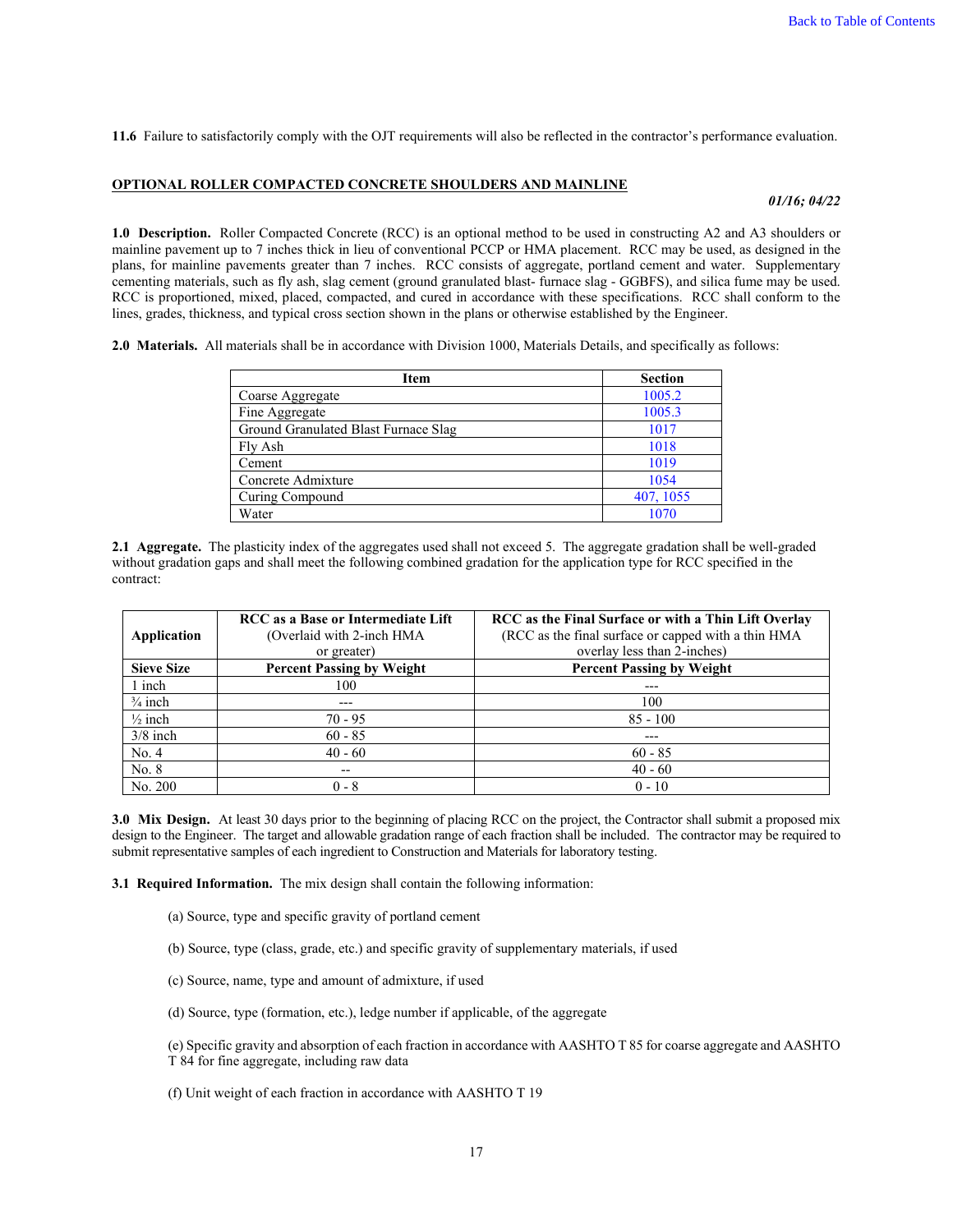- (g) Batch weights of portland cement and supplemental cementitious materials
- (h) Batch weights of coarse, intermediate and fine aggregates
- (i) Batch weight of water in pounds per cubic yard (optimum moisture content)
- (j) Maximum laboratory density

(k) The laboratory proctor curves illustrating moisture contents vs. density for each cementitious material content.

The RCC mix design shall be done in a similar fashion as is done to determine the relationship between the moisture content and the unit weight as soils and soil aggregate mixtures. The apparatus and compacted effort used to fabricate the moisture density specimens correspond to that described in AASHTO T 180, Method D. Strength specimens shall be made in accordance with ASTM C 1176 or ASTM C 1435 at the optimum moisture content for each cementitious material content to verify minimum compressive strength requirements.

**3.2 Trial Batch.** The Contractor shall prepare and test a trial batch mixture at the mixing facility to verify that the RCC mix complies with the design criteria. The trial batch shall be prepared and tested in the presence of the Engineer.

**3.3 Production.** Production shall not begin until an approved mix design has been obtained and verified by the trial batch.

**3.4 Design Strength.** The mix design shall have a minimum compressive strength of 3,500 psi within 28 days when specimens prepared according to ASTM C 1176 or ASTM C 1435. Compressive strength test shall be performed in accordance with AASHTO T 22.

**3.5 Minimum Water Content.** The water-cement ratio shall not be lower than 0.25.

**3.6 Minimum Cementitious Content.** The total amount of cementitious materials shall not be below 450 pounds per cubic yard.

**3.7 Supplementary Cementitious Material.** RCC may use fly ash, slag cement (GGBFS), or silica fume. Ternary mixes will be allowed for RCC. Ternary mixes are mixes that contain a combination of portland cement and two supplementary cementitious materials. The amount of supplementary cementitious material content shall be limited to the following requirements:

| <b>Supplementary Cementitious Material (SCM)</b> |                                                                 |  |
|--------------------------------------------------|-----------------------------------------------------------------|--|
| <b>SCM</b>                                       | <b>Maximum Percent of Total</b><br><b>Cementitious Material</b> |  |
| Fly Ash (Class C or Class F)                     | $25\%$                                                          |  |
| Slag Cement (GGBFS)                              | $30\%$                                                          |  |
| Silica Fume                                      | $8\%$                                                           |  |
| <b>Ternary Combinations</b>                      | 40 %                                                            |  |

**4.0 Equipment.** RCC shall be constructed with any combination of equipment that will produce a pavement meeting the requirements for mixing, transporting, placing, compacting, finishing, and curing as provided in this specification.

**4.1 Mixing Plant:** The mixing plant shall be capable of producing RCC to the proportions defined by the final approved mix design and within the specified tolerances. The capacity of the plant shall be sufficient to produce a uniform mixture at a rate compatible with the placement equipment.

**4.2 Paver:** RCC shall be placed with a high-density or conventional asphalt type paver subject to approval by the Engineer. The paver shall be of suitable weight and stability to spread and finish the RCC material, without segregation, to the required thickness, smoothness, surface texture, cross-section, and grade.

**4.3 Compactors:** When a conventional asphalt type paver is used, self-propelled steel drum vibratory rollers shall be used for primary compaction. For final compaction, a steel drum roller, operated in a static mode, or a rubber-tired roller may be utilized to meet density requirements.

**4.4 Haul Equipment:** The hauling equipment shall be smooth, mortar-tight, metal containers capable of discharging the concrete at a controlled rate without segregation. Hauling equipment shall have a retractable cover to protect mix from weather and excessive evaporation.

**4.5 Access for Inspection and Calibration:** The Engineer shall have access at all times for any plant, equipment, or machinery to be used in order to check calibration, scales, controls, or operating adjustments.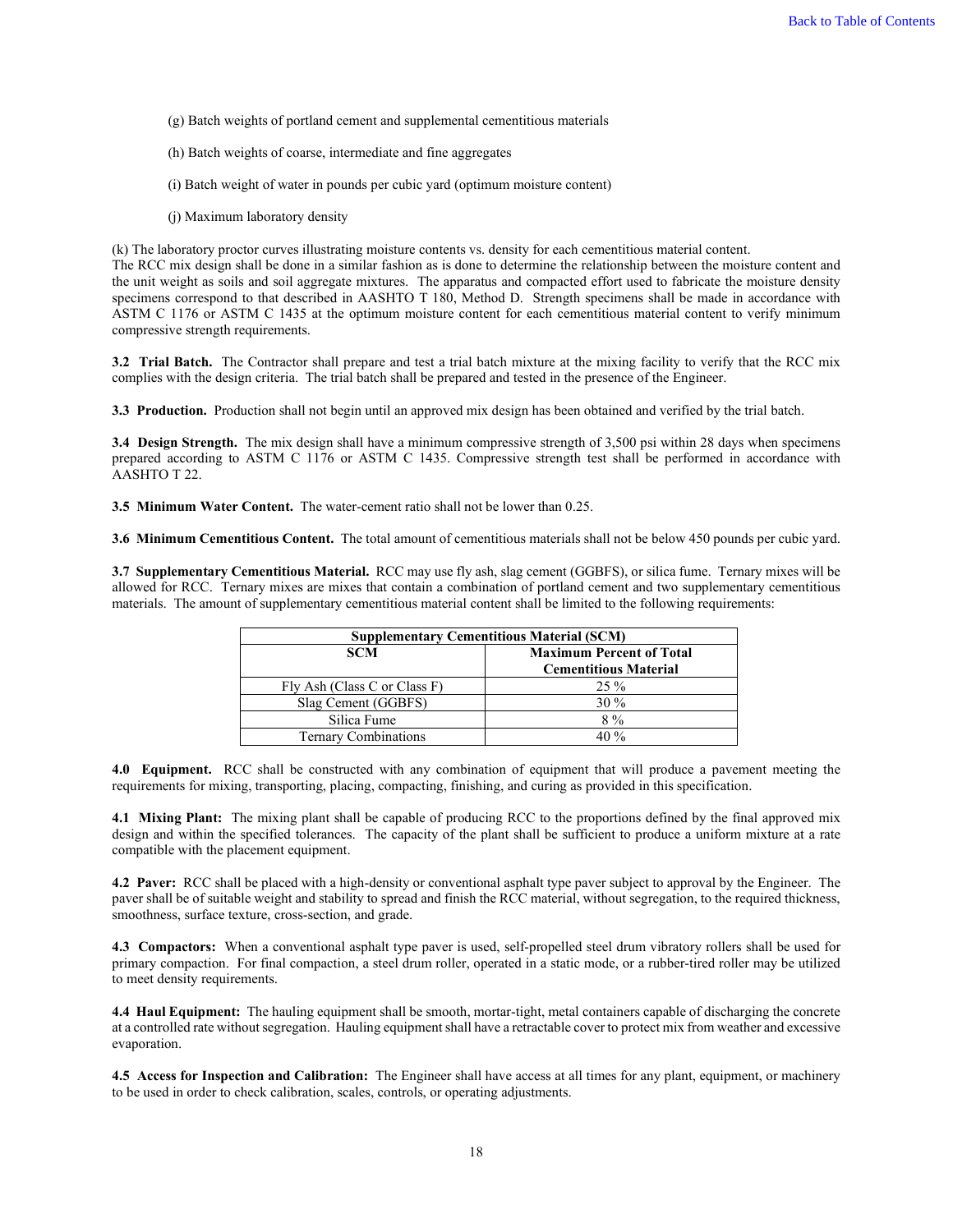#### **5.0 Construction Requirements.**

**5.1 Preparation of Subgrade.** Before the RCC processing begins, the subgrade and base course must be prepared in accordance with Sec 304.

**5.2 Subbase Condition.** The surface of the subbase shall be clean and free of foreign material and standing water prior to placement of the RCC. The aggregate base shall be uniformly moist at the time of RCC placement. RCC shall not be placed upon frozen subbase.

**5.3 Mixing Time.** Mixing time shall be adequate to ensure a thorough and complete mixing of all materials. Concrete shall be homogeneous with no aggregate segregation. In no case shall the mixing time, after all materials including water are in the mixer, be less than 90 seconds.

**5.4 Operating Tolerances.** The mixing plant shall receive the quantities of individual ingredients to within the following tolerances:

| <b>Material</b>        | <b>Variation by Weight</b> |
|------------------------|----------------------------|
| Cementitious Materials | $\pm 2.0\%$                |
| Water                  | $\pm 3.0\%$                |
| Aggregates             | $\pm 4.0\%$                |

**5.5 Plant Calibration.** Prior to RCC production, the Contractor shall calibrate the plant in accordance with the manufacturer's recommended practice. A copy of the calibration shall be provided to the Engineer when requested.

**5.6 Curing.** Immediately after final rolling, the RCC surface shall be kept continuously moist until an approved curing compound is applied. The application of the curing compound shall progress such that no more than 10 linear feet of the final RCC surface is exposed without curing at any time.

**5.6.1. Water Cure.**Water cure shall be applied such that a uniform moist condition on the surface of the RCC is attained. Application of this moisture shall be done in a manner that will not erode or damage the finished RCC surface.

**5.6.2 Curing Compound.** When RCC is used as the final surface, either white pigmented curing compound applied at the rate of one gallon for each 100 square feet or a tack coat product applied at  $0.14$  gal/yd<sup>2</sup> shall be used for curing. When RCC is to be overlaid with asphalt, the curing compound shall be a tack coat product applied at  $0.14$  gal/yd<sup>2</sup> in accordance with Sec 407.

#### **5.7 Weather Conditions.**

**5.7.1 Hot Weather Precautions**. During periods of hot weather or windy conditions, special precautions shall be taken to minimize moisture loss due to evaporation.

**5.7.2 Cold Weather**. The contractor shall provide a method, meeting the approval of the engineer, of monitoring the concrete that demonstrates that the concrete has been protected from freezing.

**5.7.3 Protection Against Rain.** To protect against rain, the contractor shall have on location at all times material for the protection of the unhardened concrete. The contractor shall protect the concrete from damage due to rain.

**5.8 Finished Surface.** The finished RCC surface shall be smooth, uniform, and continuous without tears, ridges, or aggregate segregation once it leaves the paver. RCC mainline pavement shall meet the smoothness criteria of Sec 502.8. When RCC is the final surface, the finished surface texture shall be broom finished, diamond ground, or other finishes approved by the engineer. All finished surface textures shall be in accordance with Sec 502.4.

**5.8.1 Inaccessible Areas.**All areas inaccessible to either roller or paver shall be paved with cast-in-place concrete in accordance with Sec 502.

**5.8.2 Handwork.** Broadcasting or fanning the RCC material across areas being compacted is not permissible. Such additions of materials may only be done immediately behind the paver and before any compaction has taken place.

**5.8.3 Segregation.** If segregation occurs in the RCC during paving operations, placement shall cease until corrective measures are taken.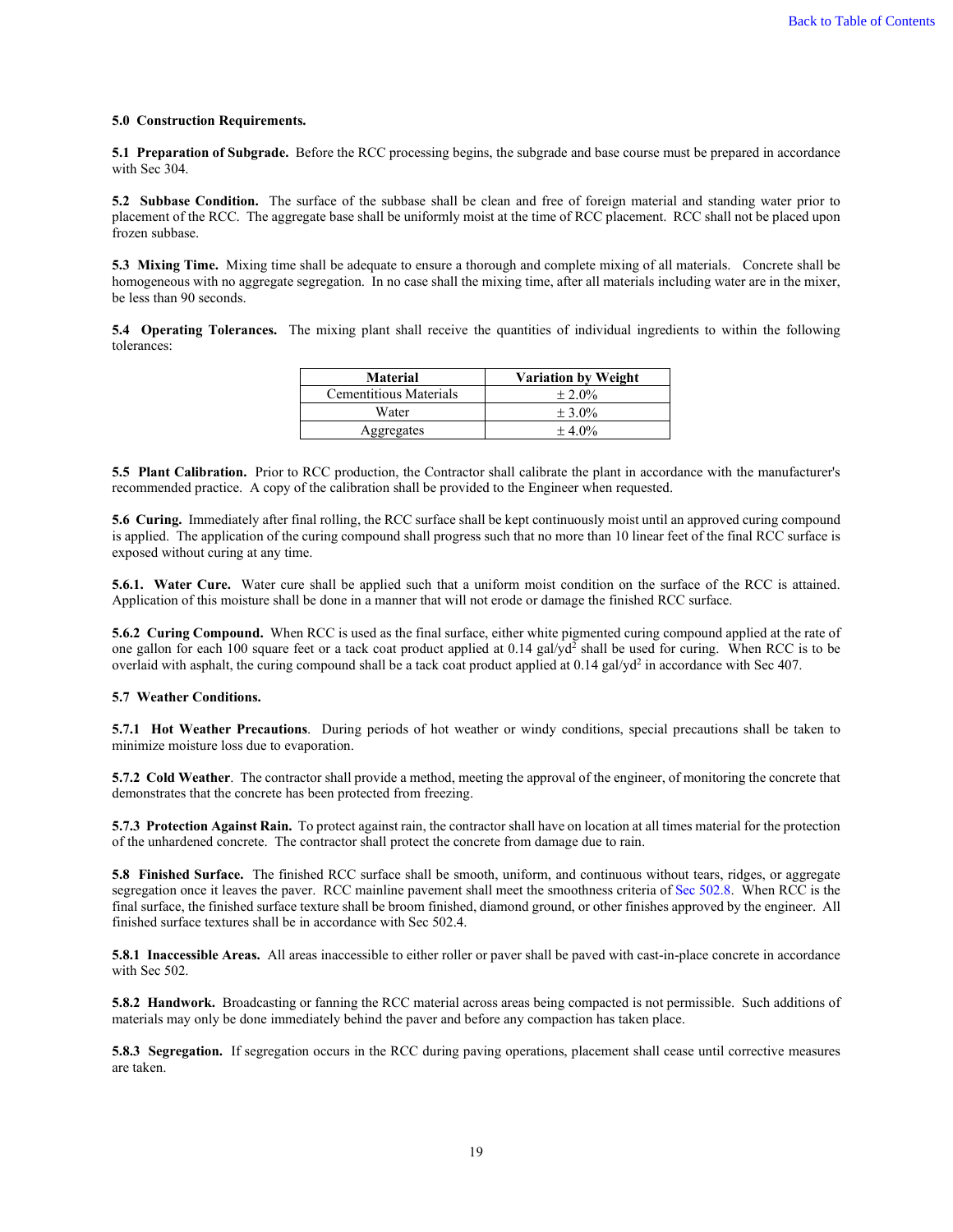**5.9 Cold Joints.** Prior to placing fresh RCC mixture against a cold vertical joint, the joint shall be thoroughly cleaned of loose or foreign material. The vertical joint face shall be wetted and in a moist condition immediately prior to placement of the adjacent lane.

**5.10 Control Joints.** Concrete control joints shall be constructed at 15-foot intervals in RCC mainline pavement. Control joint spacing for RCC shoulders adjacent to HMA or composite pavement shall be a minimum of 30-foot intervals. RCC shoulders adjacent to existing PCC pavement shall have control joints located to match the joints of the adjacent pavement. For all other PCC joint spacing; the RCC control joints shall match the adjacent PCC pavement's joints or cracks not to exceed a 30-foot interval. All control joints shall be tooled or cut to 1/3 the depth of the RCC thickness. Sealing the control joints is not required.

**5.11 Opening to Traffic.** The Contractor shall protect the RCC from traffic during the curing period. The RCC shoulder pavement may be opened to light traffic after one day and opened to unrestricted traffic after 5 days. The RCC mainline pavement may be opened to light traffic at 2,500 psi and opened to unrestricted traffic at 3,000 psi.

#### **6.0 Material Acceptance.**

**6.1 Quality Control Testing.** The contractor shall perform all quality control tests necessary to control the production and construction processes applicable to this specification. Quality control testing shall be performed by technicians qualified through MoDOT's technician certification program. Testing shall include, but not necessarily be limited to, deleterious content, aggregate gradation, coarse aggregate absorption, thin or elongated pieces, pavement thickness and density. The contractor shall record all test results and furnish a copy to the engineer no later than the beginning of the day following the test.

**6.2 Quality Control Plan.** A Quality Control Plan (QCP) for RCC mainline pavement and shoulders will be required as per Sec 502.11.1.

#### **6.3 Testing.**

**6.3.1 Density.** The density shall be determined in accordance with AASHTO T 310, direct transmission. Tests shall be performed no later than 30 minutes after the completion of the rolling. Only wet density shall be used for evaluation. QC shall determine the density of the RCC shoulder and mainline pavement at a frequency of no less than one per 7500 square yards. Sampling locations will be determined by the engineer using random sampling procedures in accordance with ASTM D 3665.

**6.3.2 Thickness.** The contractor shall determine thickness of the RCC shoulder and mainline pavement by testing the fresh concrete. The Resident Engineer will need to review and approve the testing procedure. QC shall determine the thickness of the RCC mainline pavement and shoulders at a frequency of no less than one per 7,500 square yards. Sampling locations will be determined by the engineer using random sampling procedures in accordance with ASTM D 3665.

**6.4 Aggregate Gradation.** A sieve analysis shall be performed once a week. Testing shall be performed in accordance with AASHTO T 27 from randomly sampled material taken from the discharge gate of storage bins or from the conveyor belt.

**6.5 Deleterious Materials.** Deleterious content shall be determined each day at a frequency of one test per 7500 square yards of material placed or fraction thereof. Test shall be performed in accordance with MoDOT TM 71 from randomly sampled material taken from the discharge gate of storage bins or from the conveyor belt. Tests shall be performed on coarse aggregate fractions.

**6.6 Absorption.** Samples for coarse aggregate absorption shall be taken from the discharge gate of storage bins or from the conveyor belt at least once every 2000 cubic yards with a minimum of once per project. Coarse aggregate absorption shall be performed in accordance with AASHTO T 85.

**6.7 Thin or Elongated.** Thin or elongated pieces shall be determined on samples of coarse aggregate taken from the discharge gate of the storage bins or from the conveyor belt. Test shall be performed in accordance with ASTM D 4791 using a ratio of 5:1. Test shall be performed on aggregate particles retained on the  $\frac{3}{4}$  in. sieve. Tests shall be performed at least once every 10,000 cubic yards with a minimum of once per project.

**6.8 Retained Samples.** All aggregate samples taken by the contractor, including but not limited to gradation, deleterious, absorption, and thin or elongated pieces shall be retained for the engineer for a minimum of seven days unless otherwise instructed. The retained sample shall be the remaining half of the final reduction in sample size obtained for QC testing. These samples shall be maintained in clean covered containers, without contamination, readily accessible to the engineer. The retained sample's identification shall consist of, but is not limited to:

- (a) Time and date sampled
- (b) Product specification number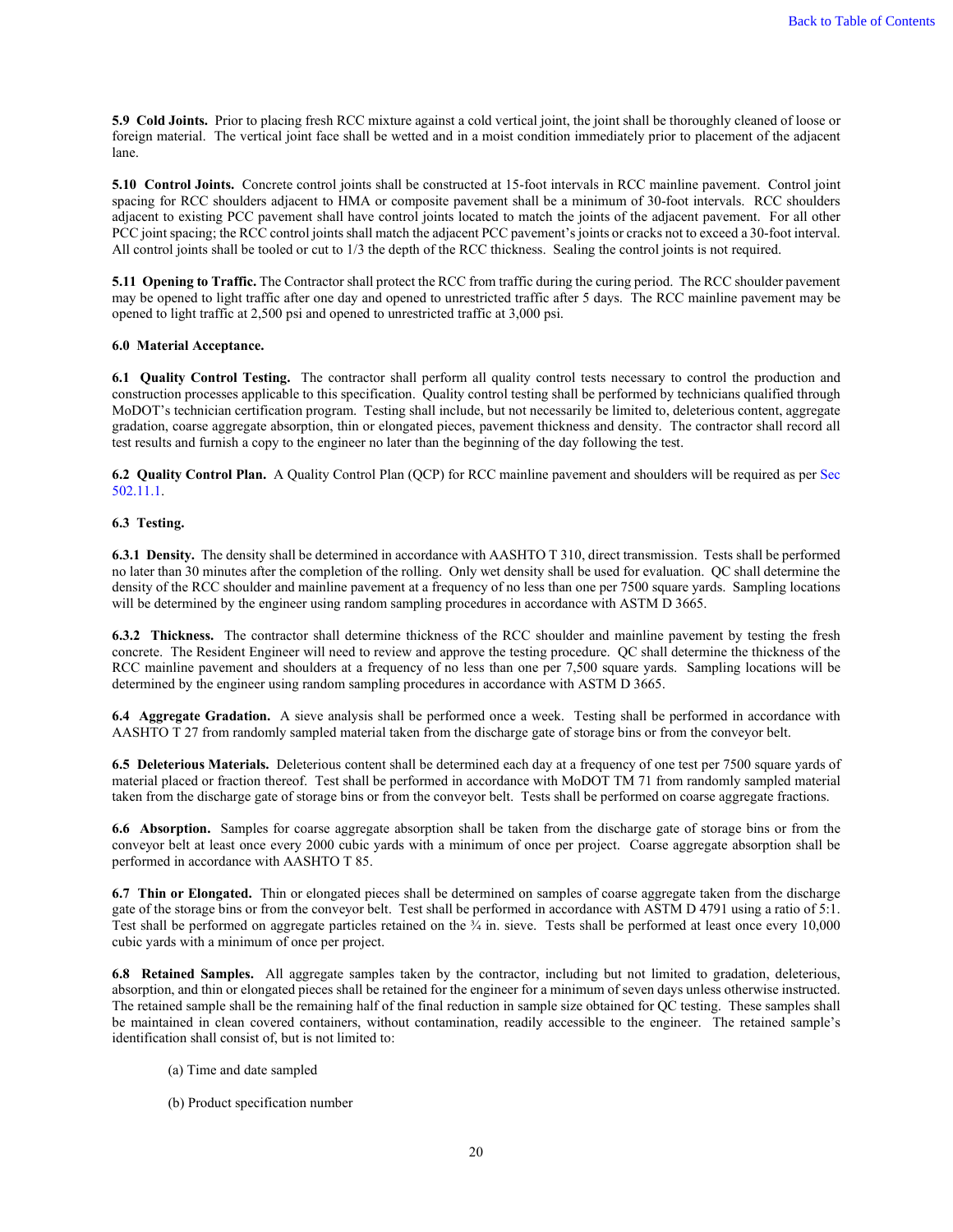- (c) Type of sample, i.e., belt, bin, stockpile
- (d) Lot and sublot designation
- (e) Sampler/Tester
- (f) Project Job Number

#### **6.9 Acceptance.**

**6.9.1 Density**.The density shall not be less than 98 percent of the maximum laboratory density.

**6.9.1.1 Compressive Strength.** Roller compacted concrete properly placed and compacted, but not meeting the density requirements shall be cored and tested for compressive strength at no additional cost. Cores shall be taken in accordance with AASHTO T 24. The compressive strength shall be determined by approved methods. Cores shall be tested for compressive strength within 7 days of density testing. If the tested area achieves the design strength, the material will be paid for at full price. Areas that fail to comply with the design strength will be deemed unacceptable and shall be addressed in accordance with Sec 105.11.

**6.9.2 Thickness.** The thickness shall not be deficient by more than 10 percent of the plan thickness. Areas that fail to comply with the design thickness will be deemed unacceptable and shall be addressed in accordance with Sec 105.11.

**6.9.3 Aggregate Gradation.** When one test is outside the allowable gradation range, immediate steps shall be taken to correct the gradation.

**6.9.4 Deleterious Materials.** When one test is outside the specification limits, immediate steps shall be taken to correct the deleterious content.

**6.9.5 Absorption.** The contractor shall halt production and make appropriate adjustments whenever either of the following occurs:

(a) One point falls outside the action limit line for individual measurement

(b) Two points in a row fall outside the specification limit but within the action limit line for individual measurement

**6.9.5.1 Action Limits.** The following action limit shall be used to control the aggregate absorption.

| <b>Individual Measurements</b> |                                    |
|--------------------------------|------------------------------------|
| <b>Control Parameter</b>       | <b>Action Limit</b>                |
| Absorption                     | Mix Design plus 0.3% to Mix Design |
|                                | plus $0.6\%$                       |

**6.9.6 Thin or Elongated Pieces.** The coarse aggregate shall not have more than 5 percent thin or elongated pieces.

#### **7.0 Quality Assurance.**

**7.1 Independent Samples.** Corrective action shall be required when any QA tests are outside the required ranges or action limits. The engineer will at a minimum, independently test at the following frequency:

| Test                         | Frequency                      |
|------------------------------|--------------------------------|
| Density                      | 1 test per 30,000 square yards |
| Thickness                    | 1 test per 30,000 square yards |
| <b>Aggregate Gradation</b>   | 1 per project                  |
| Coarse Aggregate Deleterious | 1 per week                     |
| Absorption                   | 1 per 10,000 cubic yards       |
| Thin or Elongated            | 1 per project                  |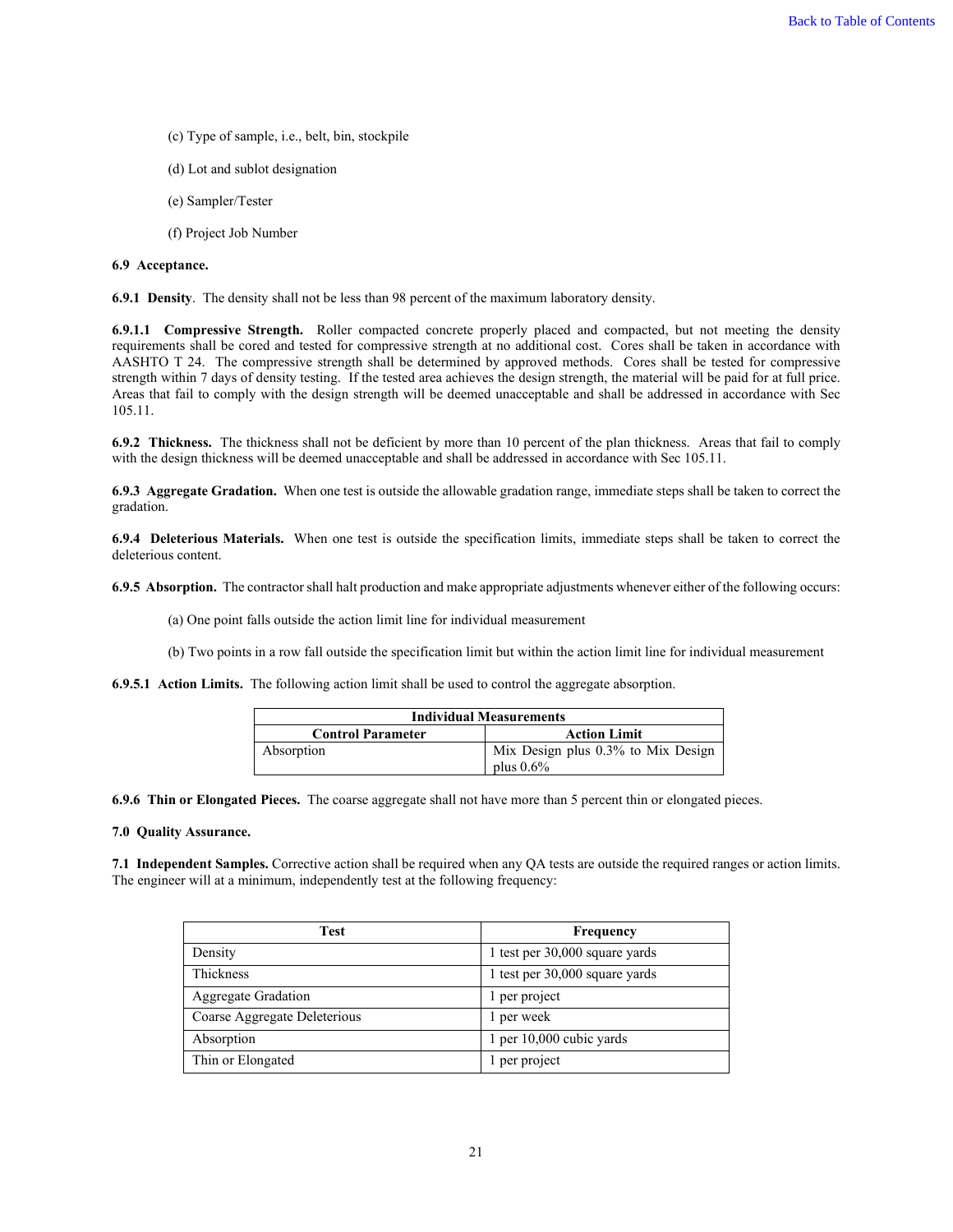**7.2 Test Procedures.** The engineer will use the same test procedures as the contractor for determining the density and thickness of the RCC.

**7.3 Retained Samples.** The QA inspector will test at least ten percent of the retained portion of the QC samples for aggregate gradations and deleterious content. The QA inspector will test at least twenty percent of the QC retained samples for absorption and thin or elongated pieces. Retained samples will be chosen at random. A comparison will be considered favorable when the QA results of a QC retained sample are within the applicable limits specified in Sec 403.

**8.0 Method of Measurement.** Final measurement of the completed pavement will not be made except for authorized changes during construction, or where appreciable errors are found in the contract quantity. Where required, measurement of the RCC mainline pavement and shoulders, complete in place, will be made to the nearest 1/10 square yard. The revision or correction will be computed and added to or deducted from the contract quantity.

**9.0 Basis of Payment**.The accepted quantities of RCC will be paid for at the contract unit price, for specified A2 or A3 shoulders or mainline. Sec 610 for smoothness pay factor adjustments will apply to the final RCC mainline pavement surface. The contract unit price for A2 or A3 shoulders or mainline pavement will be considered as full compensation for all materials, equipment, tools, labor, and incidentals necessary to satisfactorily complete the work. No additional compensation will be allowed for any excess thickness.

#### <span id="page-22-0"></span>**SAFETY PLAN**

**1.0 Description.** This contractor shall submit to the engineer a project Safety Plan (SP) for all work performed by the contractor and all subcontractors. The purpose of the SP is to encourage and enable all work to be performed in the safest possible manner and that all parties involved are aware of their individual responsibility for safety on the jobsite.

**1.1** The SP shall be completed by the contractor and provided to the engineer prior to the beginning of any construction activity or phase on the project.

**1.2** The contractor shall designate a person to serve as Project Safety Manager (PSM). The PSM shall be responsible for implementing and overseeing the SP. The PSM is not required to be present on the project at all times, but must be available to address safety issues and needs.

**1.3** The PSM shall make revisions to the SP as necessary. Any new project activities or phases shall be included in the SP prior to work beginning on that activity or phase.

**1.4** An example Safety Plan is available at[: https://www.modot.org/safety-plan](https://www.modot.org/safety-plan)

**2.0 Emergency Preparedness.** The SP shall outline and detail for all workers, the specific procedures and actions necessary to respond to a jobsite emergency and the measures taken to communicate these requirements to all workers.

**2.1** The SP shall include a list of local emergency contacts including phone numbers. A copy of the emergency contact list shall be accessible to workers.

**2.2** In the case where there is no cellular or land line phone service at the jobsite, the SP shall identify how to reach the nearest available phone service.

**3.0 Project Safety Analysis.** The SP should contain a basic Project Safety Analysis (PSA) that outlines the actions necessary to complete each activity or phase of the project. The SP shall include a general description of the primary activities or steps required to safely complete the project.

**3.1** Each activity should also include a general description of the work involved along with the known risks associated with the activity. In addition, the PSA should outline the controls for those risks, including any Personal Protection Equipment (PPE) requirements for that activity or phase, and whether or not the activity or phase requires a specific safety meeting prior to beginning the activity or phase.

**3.2** Submittal of the PSA for all activities or phases is not required with the initial submittal of the SP; however, the PSA for each activity or phase shall be completed prior to the beginning of that activity or phase.

**4.0 Safety Meetings.** The SP shall include the types of safety meetings that will be required of and conducted by the contractor.

*04/16*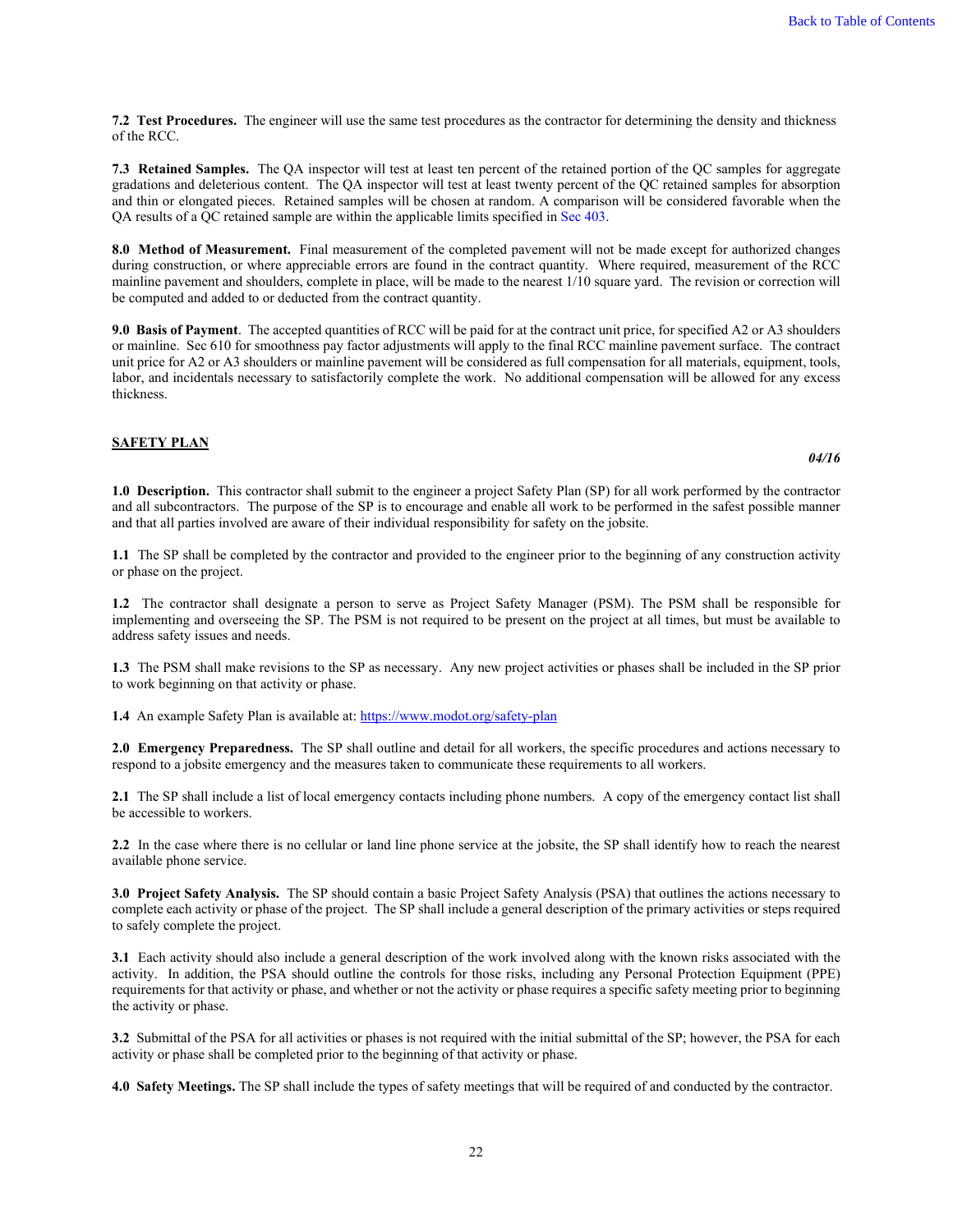**5.0 Safety Training.** The SP shall identify the required safety training provided to the contractor's personnel. The contractor shall require that the appropriate safety training for the contractor's personnel is completed prior to the beginning of work on each activity or phase.

**5.1** The SP shall identify the recommended safety training needs and PPE for MoDOT employees who will be exposed to the work activities. MoDOT will provide safety training and PPE to MoDOT employees based on MoDOT safety policies.

**6.0 Payment.** There will be no direct payment for compliance with this Safety Plan provision.

## <span id="page-23-0"></span>**SAFETY EDGESM**

*04/16; 04/18*

**1.0 Description.** An approved longitudinal shoulder wedge system shall be used to create a beveled edge at the edge of pavement for a roadway without a paved shoulder, or at the edge of shoulder for pavement with a paved shoulder up to and including 4 feet in width.

**2.0 Construction Requirements.** The Safety Edge shall be constructed as shown in Standard Plan 401.00 The construction tolerance of the 30 degree Safety Edge<sup>SM</sup> shall be plus or minus 5 degrees.

**2.1** The shoulder wedge system shall maintain contact between the device and road shoulder surface and allow automatic transition to cross roads, driveways and obstructions. The device must be removable or be able to be lifted when not in use.

**2.2** All shoulder wedge systems to be used for the purpose of creating a Safety Edge<sup>SM</sup> must be approved by the engineer. The device must be designed to constrain the material, increase the consolidation of the extruded profile, and provide a smooth wedged surface. The use of a conventional single plate strike-off is not permitted.

**3.0 Basis of Payment.** There will be no direct payment for compliance with the requirements of this provision.

#### <span id="page-23-1"></span>**E-CONSTRUCTION**

#### *01/17; 1/19; 04/22*

**1.0 Description.** E-Construction is a paperless construction administration delivery process that includes electronic submission of construction documents, approval of documents with digital signatures, and communication between stakeholders by mobile devices. E-Construction saves both time and money for all stakeholders involved, simplifies document storage, and eliminates waste of paper and other resources. This provision does not apply to the execution of the contract which is defined elsewhere in this contract.

#### **2.0 Document Submittals.**

**2.1** The contractor shall submit all required documents to MoDOT electronically, except as described in Section 2.2 of this provision. Documents to be submitted electronically include, but are not limited to, Change Orders, Request to Subcontract Work (C-220), Project Payrolls, Progress Schedules, Value Engineering proposals, Safety Plans, Quality Plans, Pre-Construction conference submittals, etc. All documents shall be submitted in standard pdf format, except when otherwise directed by the engineer.

**2.2** Documents that require notarization, such as the Affidavit for Compliance with the Prevailing Wage Law and the Contractor's Affidavit Regarding Settlement of Claims (Form C-242), may be submitted either through an Electronic Notary, or on the original form in a paper medium sealed with the notary attestation.

**2.3** The engineer will submit project documents to the contractor via email or through other secure file sharing sites.

**2.4** Documents that require multiple signatures, such as change orders, shall include all required signatures on the original electronic document, without scanning.

**2.5** Project Payrolls from subcontractors shall be electronically signed by the subcontractor. Payrolls shall be submitted as separate files per contractor per pay period.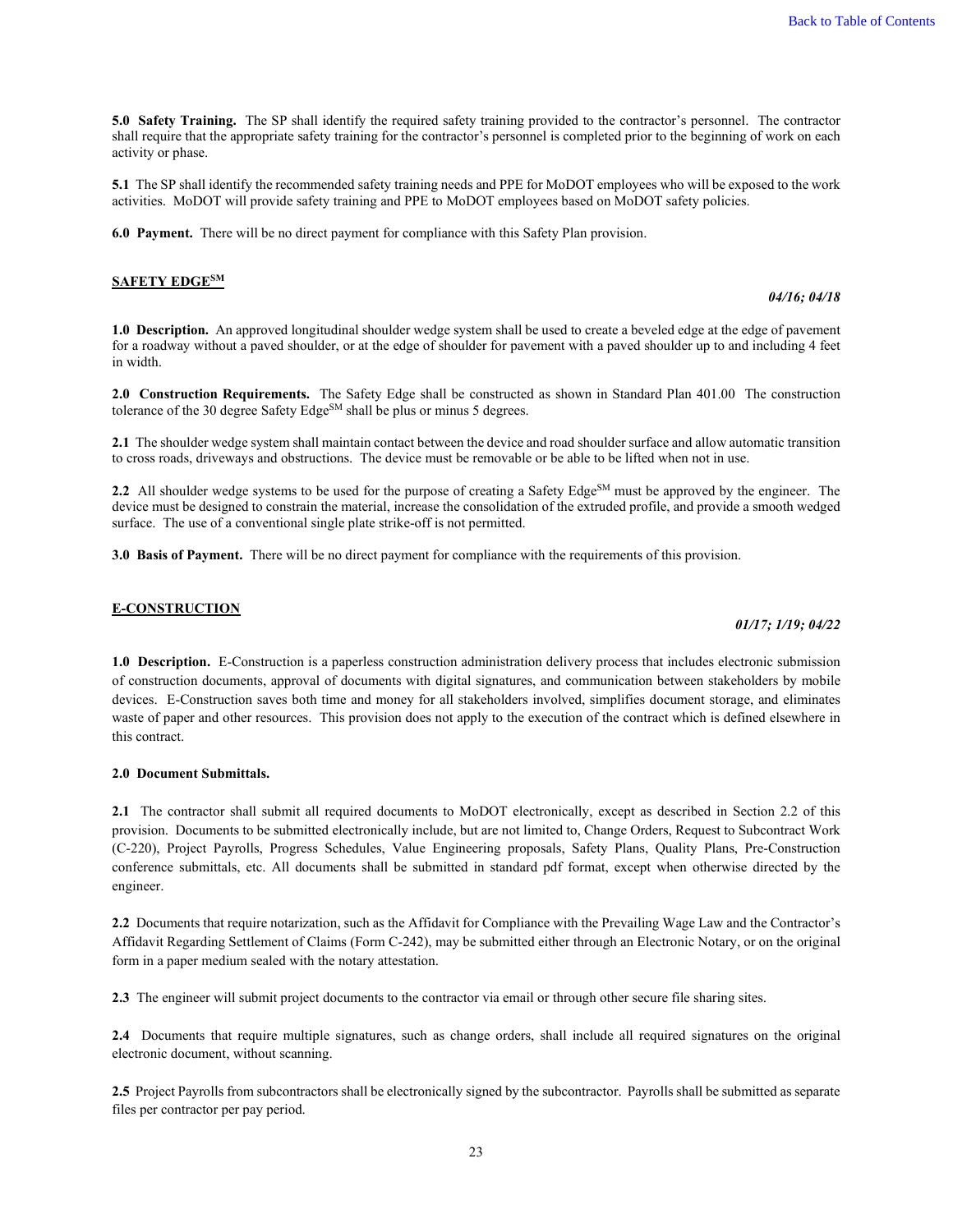#### **3.0 Digital and Electronic Signatures.**

**3.1** All documents that require signature shall be signed with an electronic signature, except that change orders shall be signed with a registered digital signature in accordance with Section 3.2. Acceptable electronic signatures include any of the following options:

- 1. A digital signature, either registered or non-registered. A registered digital signature is defined in Section 3.2. Registration is only required for digital signatures on change orders.
- 2. An electronically written signature by the signee, such as with a stylus pen.
- 3. Simply typing the name of the author of a document in the signature field is acceptable if the document is also uploaded by the contractor to MoDOT's external Microsoft SharePoint®. This option is authenticated by the user's login credentials which are provided by MoDOT.

**3.2 Digital Signature on Change Orders.** All change orders shall be executed by the contractor with a registered Digital Signature. The contractor shall submit a letter to the engineer listing all personnel who are authorized to sign change orders on the contractor's behalf. All contractor personnel who are authorized to sign change orders shall create a Digital Signature and shall register their signature with MoDOT by submitting their Digital Signature Certificate (Public Key fdf file) to the Division of Construction prior to signing any change orders. The Public Key file will be used to validate the signee's signature on change orders. To assist contractors with setting up a digital signature, a Quick Reference Guide (QRG) is available in MoDOT's Engineering Policy Guide a[t http://epg.modot.org](http://epg.modot.org/) (click on QRGs in the left hand column and choose "Digital Signature for Adobe Reader").

**4.0 Communication.** The contractor shall be able to communicate and exchange information with MoDOT staff by email and mobile phone.

**5.0 Basis of Payment.** No payment will be made for compliance with this provision.

#### <span id="page-24-0"></span>**ELECTRONIC INFORMATION FOR BIDDER'S AUTOMATION**

**1.0 Description.** If electronic information for bidder's automation is provided in the Electronic Deliverables, it is for information only. This information, used for project design and quantity estimation purposes, is provided for the bidder's use in automation of bid estimating, project staking, automated machine guidance and other construction methods.

**2.0 Information Provided.** Electronic information may be provided consisting of survey and design information including but not limited to 3-dimensional design models, cross-section models, alignment data, and plan view geometry. This information does not constitute part of the bid documents or contract documents.

**3.0 Disclaimers.** The electronic information shall not be considered a representation of actual conditions to be encountered during construction. Furnishing this information does not relieve a bidder or contractor from the responsibility of making an investigation of conditions to be encountered including, but not limited to site visits, and basing the bid on information obtained from these investigations, and the professional interpretations and judgment of the bidder or contractor. The bidder or contractor shall assume the risk of error if the information is used for any purposes for which the information was not intended. The Commission makes no representation as to the accuracy or reliability of the information, since the information may not be representative of the sealed contract documents. Any assumption the bidder or contractor may make from this electronic information is at the bidder or contractor's risk; none are intended by the Missouri Highways and Transportation Commission. The bidder or contractor assumes the sole risk of liability or loss if the bidder or contractor does rely on this electronic information to its detriment, delay or loss.

**4.0 Basis of Payment.** No payment will be made for compliance with this provision.

#### <span id="page-24-1"></span>**COVID-19 SAFETY**

**1.0 Description.** The coronavirus disease 2019 or COVID-19 has reached a pandemic stage across the United States, including the State of Missouri. To reduce the impact of COVID-19 outbreak conditions on businesses, workers, customers and the public,

*07/17* 

*07/22*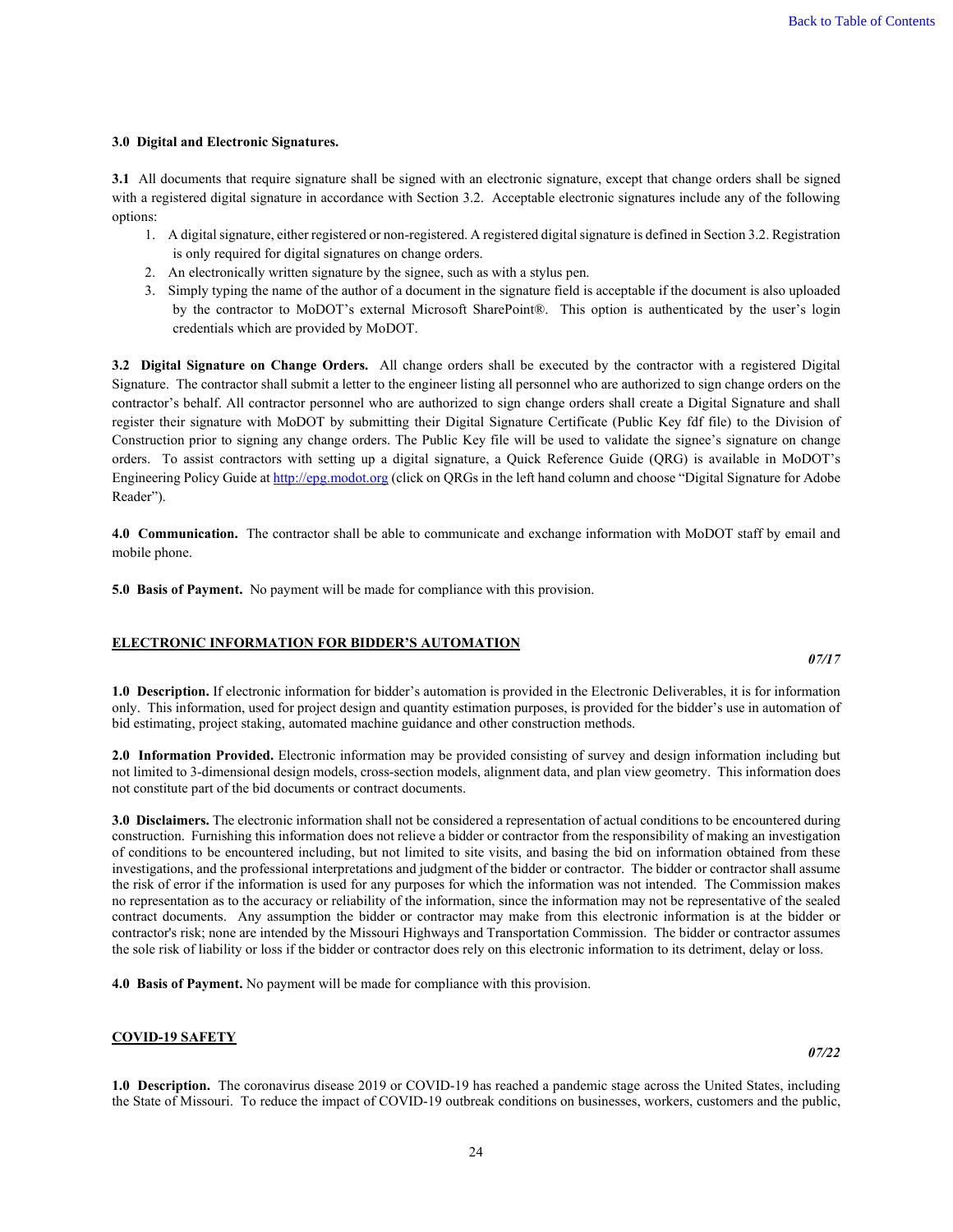the contractor shall be aware of all COVID-19 guidance from the Center for Disease Control (CDC) and other government health mandates. The contractor shall conduct all operations in conformance with these safety directives. The guidance may change during the project construction and the contractor shall change and adapt their operation and safety protocols accordingly.

**2.0 Safety Plan.** The contractor shall include these procedures in the project safety plan as called for in the contract documents and revise the safety plan as needed.

**3.0 Essential Work.** In accordance with any state or local Stay at Home Order, care for the infrastructure has been deemed essential and MoDOT is moving forward with construction projects, this project is considered essential and the contractor and their employees, subcontractors and suppliers are considered essential business and performing essential functions.

**4.0 Basis of Payment.** Compliance with regulations and laws pertaining to COVID-19 is covered under Sec 107 of the Missouri Standard Specifications for Highway Construction. No direct payment will be made for compliance with this provision.

#### <span id="page-25-0"></span>**DIVISION 600**

#### <span id="page-25-1"></span>**"RATE OUR WORK ZONE" SIGNS**

**1.0 Description.** This work shall consist of furnishing and installing a 72 X 36 inch or 48 X 24 inch "Rate Our Work Zone" signs, as indicated in the plans. The contractor shall furnish signs, labor, equipment, posts and hardware for installation of the signs in accordance with this provision, or as directed by the engineer.

**2.0 Material.** All material shall be in accordance with Division 1000, Material Details.

**3.0 Construction Requirements.** The signs shall be post-mounted and placed approximately 500 feet before the beginning of the project limits or the "ROAD WORK AHEAD" sign or the "ROAD WORK NEXT XX MILES" sign, if used, when these signs are located outside the project limits for each direction of travel affected by the project. A project on only one pavement of a dual divided facility will require only one sign. The contractor shall maintain all signs until completion of the project. Upon completion of the project, the contractor shall remove the signs, posts and hardware. The signs, posts and hardware shall remain the property of the contractor.

**4.0 Basis of Payment.** The accepted quantity of signs will be paid for at the contract unit price per square feet of construction signs.

#### <span id="page-25-2"></span>**"POINT OF PRESENCE" SIGNS**

## **1.0 Description.** This work shall consist of furnishing and installing a 36 X 48 inch or a 96 X 48 inch "Point of Presence" signs, as indicated in the plans. The contractor shall furnish signs, labor, equipment, posts and hardware for installation of the sign in accordance with this provision or as directed by the engineer.

**2.0 Construction Requirements.** The sign shall be placed as shown on the plans. A project impacting only one direction of a divided highway will require only one sign. The contractor shall maintain all signs until completion of the project. Upon completion of the project, the "Point of Presence" signs shall remain in place ninety days with the "Completed as Promised" decal or plaque attached. After the ninety day period expires, the contractor shall be required to remove the sign. The sign, decal or plaque, posts and hardware will remain the property of the contractor.

**2.1** The 36 X 48 inch "Point of Presence" sign shall be post mounted on two 3-pound/foot U-channel posts, or one-2 ½ inch perforated square steel tube post.

**2.2** The 96 X 48 inch "Point of Presence" sign shall be post mounted on three 3-pound/foot U-channel posts with 32-inch spacing between posts.

**3.0 Basis of Payment.** The accepted quantity of "Point of Presence" signs will be paid for at the contract unit price per square feet of construction signing. The "Completed as Promised" decal or plaque shall be considered incidental to the "Point of Presence" sign.

*03/12; 05/12*

Back to Table of Contents

## *03/12; 05/12*